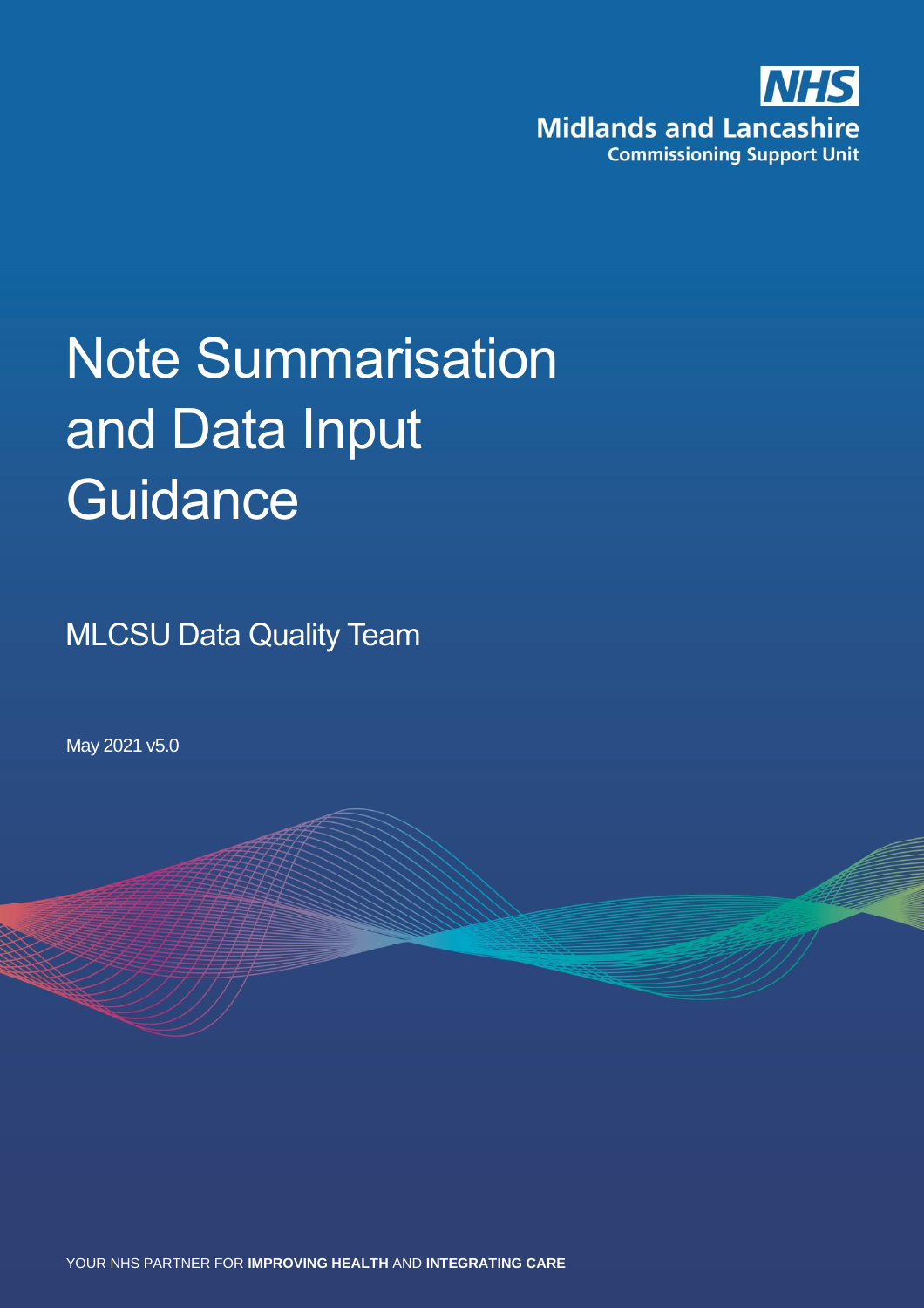#### **Contents**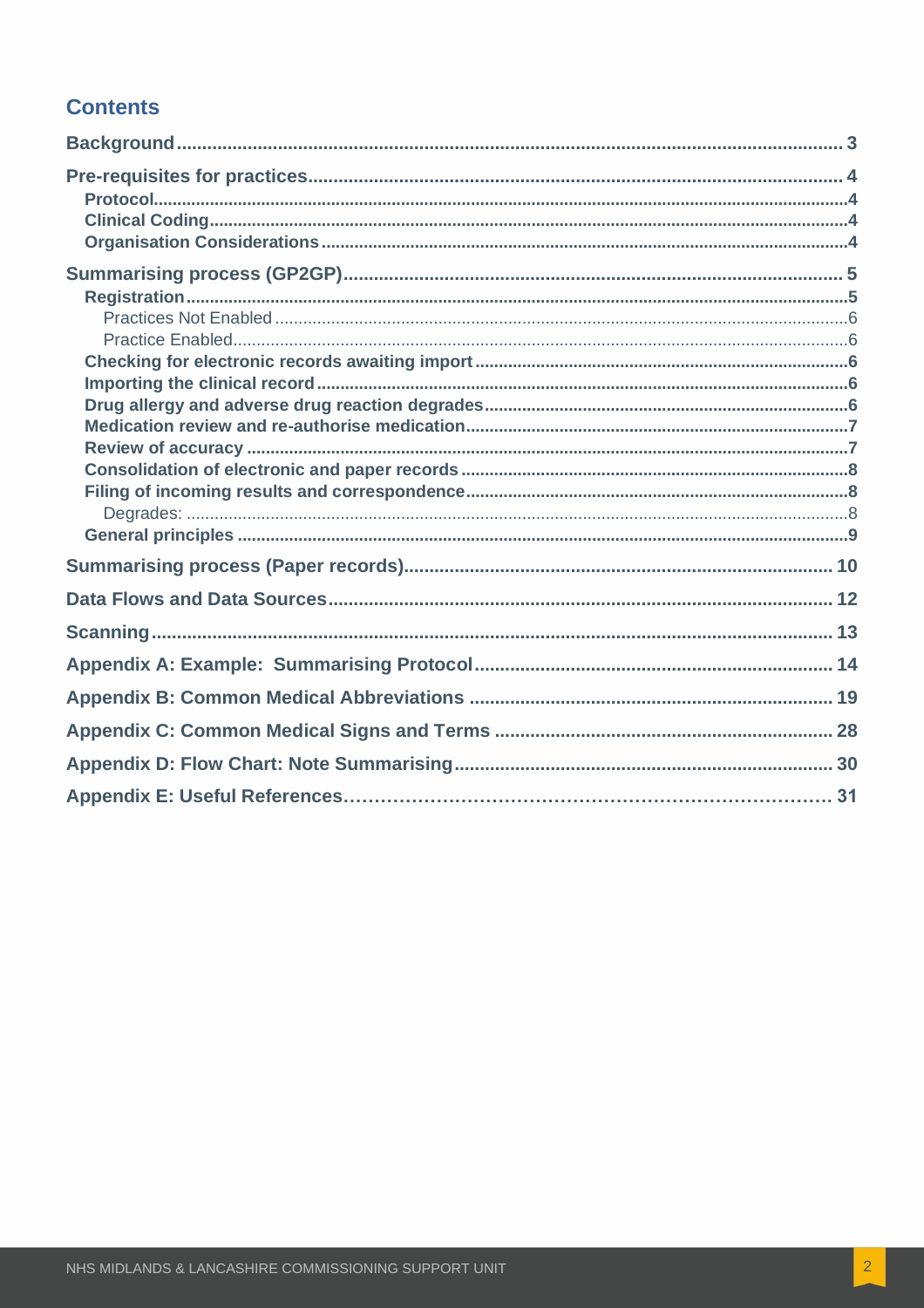# <span id="page-2-0"></span>**Background**

With the emerging world where patients are living longer with more complex needs, it has been recognised that the NHS must take decisive steps to break down the barriers in how care is provided between GP practices, hospitals, mental health, and social care. Sharing of patient data across organisations and with patients is therefore becoming essential.

The DQ Team Note Summarisation and Data Input Guidance is intended to provide a standard in the recording of patient information around the creation and maintenance of a robust electronic patient health record (EPR) within an electronic clinical system.

The EPR must contain all key pieces of information to facilitate the clinical care of the individual patient that can be viewed by approved service providers. This should include a clinical summary.

The information contained in the clinical summary should be an accurate, concise, uncluttered summary of all significant past and current medical events along with any relevant lifestyle information that would have an impact on their future care or treatment. This should allow any GP or locum, with no prior knowledge of the patient, to access the patient's relevant and significant information and make use of it, during the consultation quickly and easily.

Responsibility for the accuracy and completeness of the summary lies with GPs, and therefore regular validation of the clinical summaries should take place.

Practices should ensure that they:

- Use the computer system contemporaneously during consultations.
- Record findings in accordance with the standards set out in the 'Good Practice Guidelines v4.0 (2011)'.
- Apply clinical codes/terminology (SNOMED CT) in line with agreed standards within the practice.

Good data quality and an accurate and well maintained EPR help to ensure good patient care and should be Complete, Accurate, Relevant, Accessible and Timely (C.A.R.A.T).

Good data quality will allow any Clinician, with no prior knowledge of the patient; to access the patient's relevant and significant information quickly and easily during the consultation.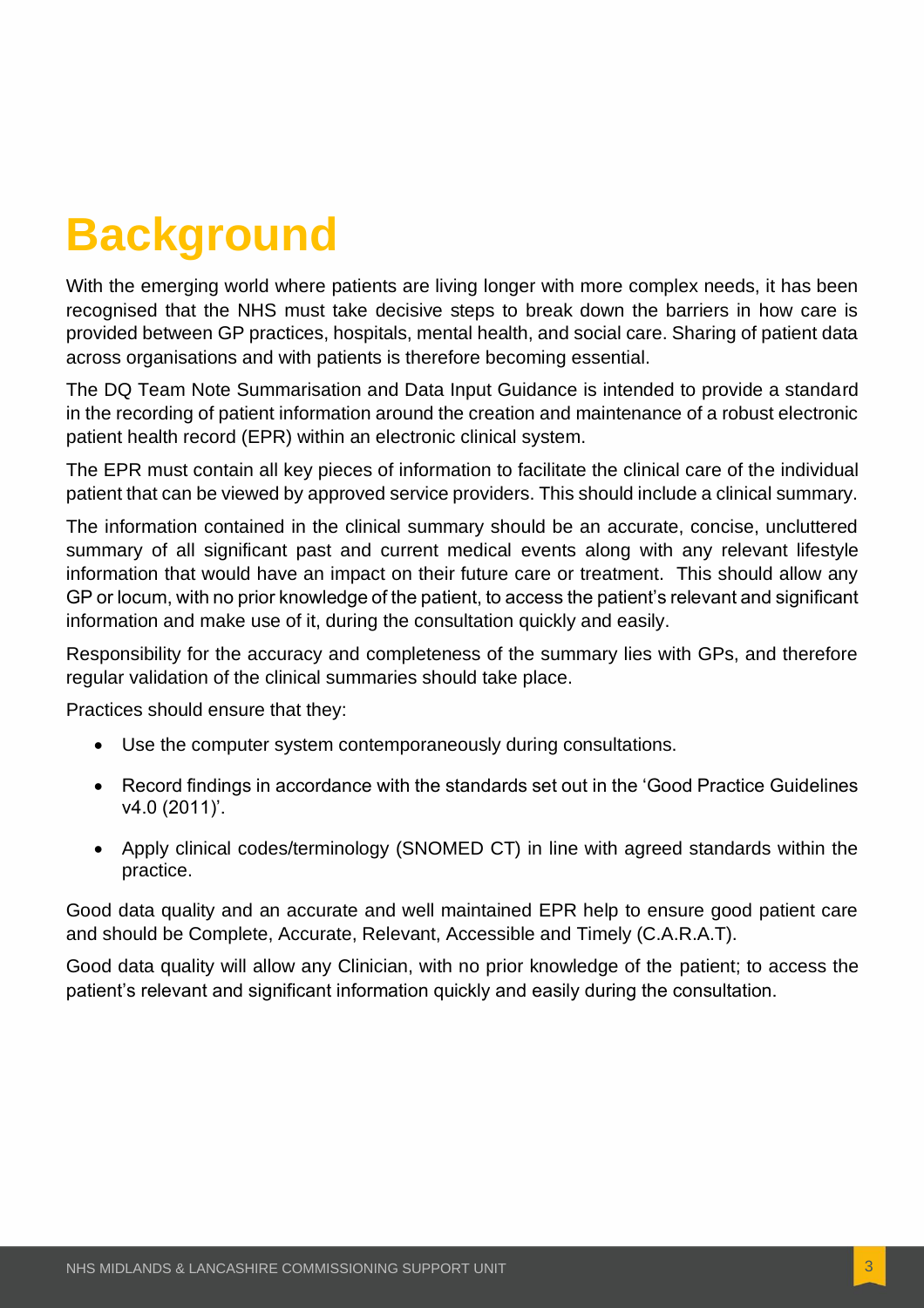# <span id="page-3-0"></span>**Pre-requisites for practices**

### <span id="page-3-1"></span>**Protocol**

It is essential that the practice 'Summarising Protocol' is in place, reviewed on a regular basis and implemented consistently within the practice. It should clearly define how the summarising of the medical record is carried out. This should be agreed and signed by the doctors in the practice. An example of a practice protocol can be found at the end of this guide in 'Appendix A' and may be amended to suit the needs of your individual practice.

### <span id="page-3-2"></span>**Clinical Coding**

It is essential that a Summariser is familiar and competent at Clinical Coding. Training is available from your MLCSU Data Quality Specialist.

Use of clinical templates integrated into the clinical system (either nationally provided by your system supplier or locally created) helps standardise data entry. If GP practices create templates to be shared across multiple practices, they should first be shared with the Data Quality Team to ensure the coding is appropriate and in line with national guidance.

Regular audits and discussion of the use of Clinical Coding and data entry within practice meetings would be deemed good practice and help improve data quality.

### <span id="page-3-3"></span>**Organisation Considerations**

Practices must have at least one clinician who is responsible for the overall management of summarising within the practice. A clinical staff member should be identified and available to answer queries and review audits of completed summaries on a regular basis and should be built into the practice Summarising Protocol.

GP's or the Practice Manager should determine which members of staff will do the summarising of records and determine how much time is spent on summarising.

Practices need to have a business continuity process in place for summariser absence/leave.

The lead clinician should advise on visibility of coded information on the record and whether any information should be marked as confidential. Only a clinician can apply a confidentiality policy to this information.

It is recommended that summarisers have a prior knowledge of the electronic patient health record and should have been fully trained in clinical record keeping – this should include training on the clinical system, medical terminology, and Clinical Coding. Practices can contact their Data Quality Team Specialist, who can provide details regarding training and support available.

It may be useful for Summarisers to have access to a BNF, MIMS and a medical dictionary which can be a website.

Summarisers should only work on one set of notes at a time.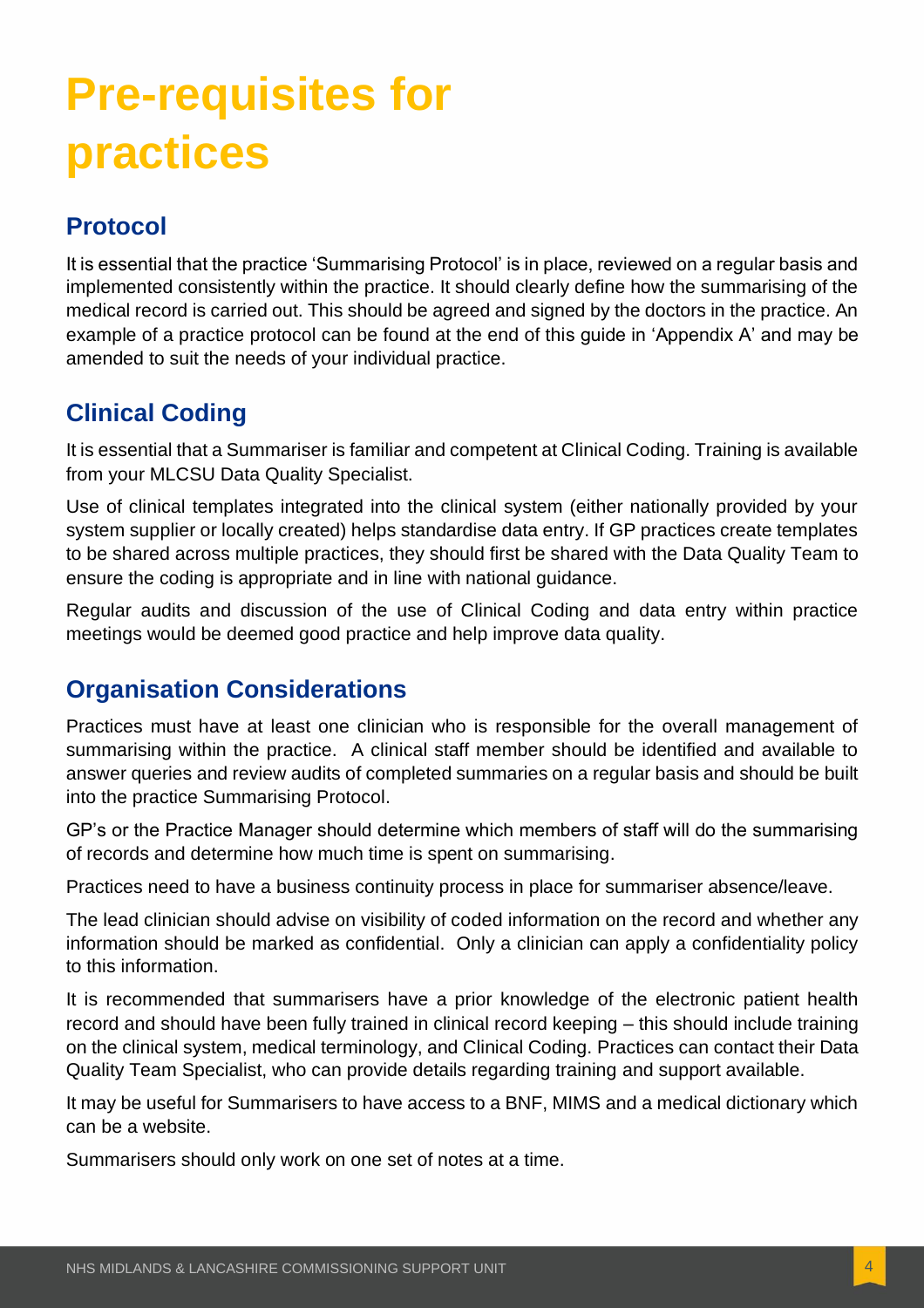Your practice protocol should detail information to be summarised, for example are there different considerations when summarising a child vs an adult record, for older patients specific types of fracture need to be coded rather than a generic code as this may become important over time.

Be aware of common coding errors eg born by vs delivered on child/mother's record, male/female breast cancer.

If the medical record has been mixed-up, wrongly filed/labelled over time, or if another patients notes are found amongst the records, then these records should be removed and put to one side until the errors have been identified and amended or the notes replaced against the patient's records.

Summarisers should use their own smart card to log into clinical systems as this provides an audit trail.

Summarisers should not summarise more than 6 hours a day including adequate breaks, as it requires intense concentration.

Summarisers should have a quiet location to work in and should not be disturbed by phone calls or interruptions when working.

As more and more practices move towards digitisation of paper records there will need to be guidelines for summarisers in how to deal with this information. There are also plans in place to stop the movement of paper records, and from January 2021 PCSE stopped creating Lloyd George envelopes for new patients. Further updates and changes will be announced on their website - <https://pcse.england.nhs.uk/help/>

# <span id="page-4-0"></span>**Summarising process (GP2GP)**

GP2GP enables patients' electronic health records to be transferred directly and securely between GP practices. Within a short time following registration clinicians will usually have a full and detailed medical record available to them.

### <span id="page-4-1"></span>**Registration**

When a patient signs the GMS1 form to register at a practice, they are effectively instructing their new GP to retrieve their records, whether the records are paper or electronic.

The practice should have a process in place to verify the ID (it may need to be photographic for patient online access) and proof of address. Practices could consider asking for both former and current addresses if the patient has moved. This will then ensure a more successful PDS trace and increase the likelihood of finding the right patient.

To trigger a GP2GP transfer, practices need to ensure that they are logged into their clinical system with their Smartcard. Patients must be registered using the Personal Demographic Service (PDS) to run a patient trace. By using key information such as surname, forename, date of birth and NHS Number if available practices ensure the correct patient is identified on the PDS.

Once a patient has been successfully located on the PDS and registered at the practice, the Spine Directory Service (SDS) identifies the patient's previous practice and automatically checks whether it is GP2GP enabled.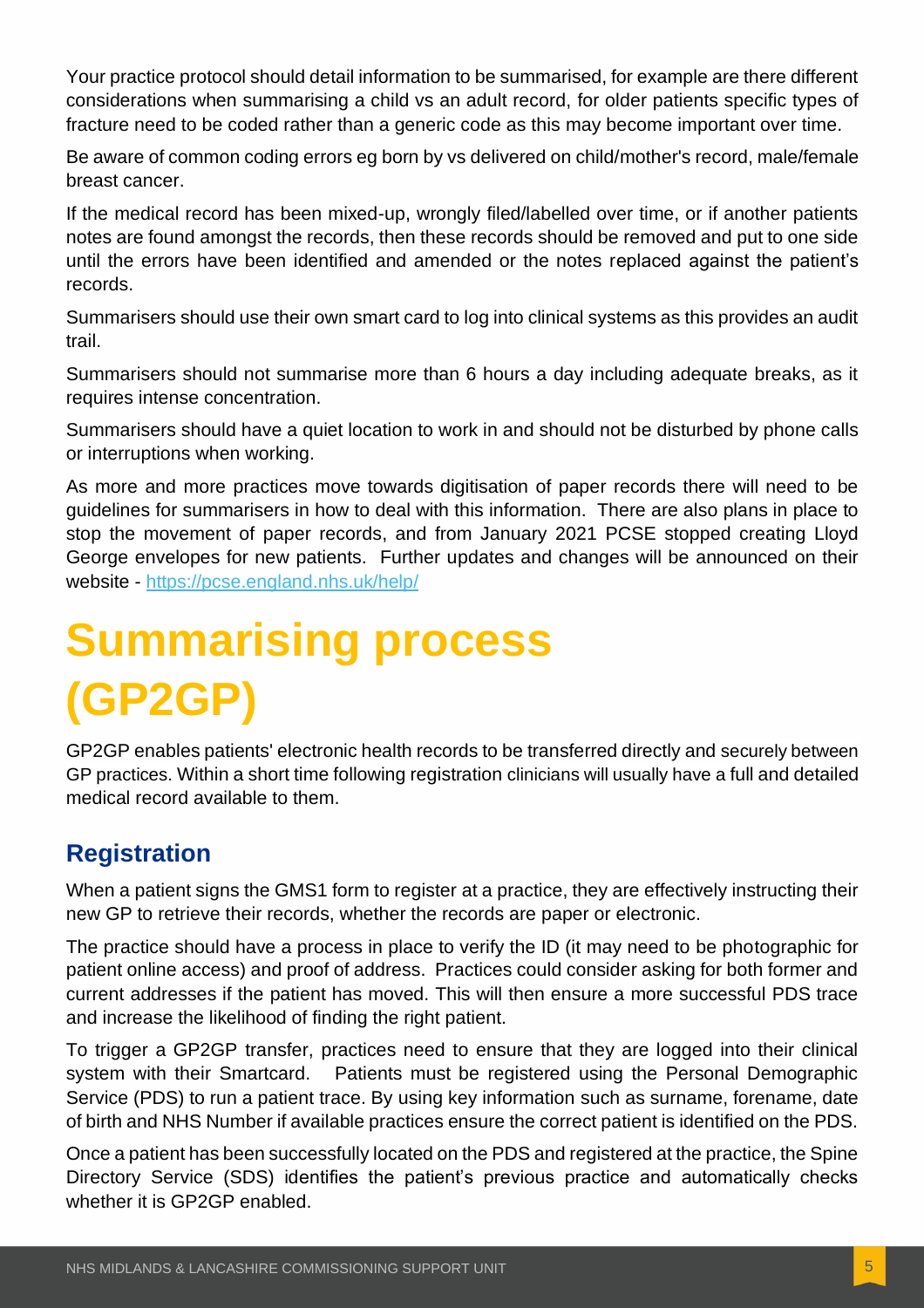#### <span id="page-5-0"></span>**Practices Not Enabled**

If the previous practice is not GP2GP enabled, then the GP2GP process stops, and the registration process simply continues as a paper-based record transfer.

#### <span id="page-5-1"></span>**Practice Enabled**

If the previous practice is GP2GP enabled, then a request for the patient's electronic record is sent and the system automatically transfers a copy of the record to the new practice. This is known as auto send.

#### <span id="page-5-2"></span>**Checking for electronic records awaiting import**

Staff members need to be aware that the electronic record could arrive at the practice within minutes of being requested. This is important as one of the key benefits of GP2GP is having access to important clinical information as soon as possible.

- Staff should regularly access the system to check for incoming electronic records.
- Once the record is received, the practice will receive a message that the patients Electronic Health Record is available for filing and the practice should not hesitate in preparing the record for use.

#### <span id="page-5-3"></span>**Importing the clinical record**

All GP clinical information systems have the facility to preview the incoming record before it is filed into the clinical system. Some systems provide facilities to filter this preview in various ways. (e.g., to identify drug allergy/medication degrades) to give an impression of the overall quality of the record. It is not possible to edit the record before it is imported. The user has the option to reject the record and opt to start building a new one from scratch, however this should only be done in exceptional circumstances (e.g., the wrong record is received, or it is of such poor quality as to be deemed useless).

There are certain steps that should be followed as soon as the incoming record is received:

- The practice must check that the record received is the correct one for the patient.
- Preview the file to check that it is of adequate quality to file into the clinical system.
- Once happy that the patient record is correct and of acceptable quality, the record should be imported as soon as possible.
- Any entries that have been made on the patient's new 'blank' record prior to importing the electronic record should then be checked after import. Any duplications or inaccuracies should be appropriately handled.

#### <span id="page-5-4"></span>**Drug allergy and adverse drug reaction degrades**

Adverse drug reaction (ADR) data may not be interchangeable between different clinical systems eg EMIS to Vision. This is because different clinical systems employ different structures, use different terminologies, different drug dictionaries, and implement prescribing decision support in different ways. If any drug allergy degrades are present on the record the prescribing module of the clinical system will automatically disable.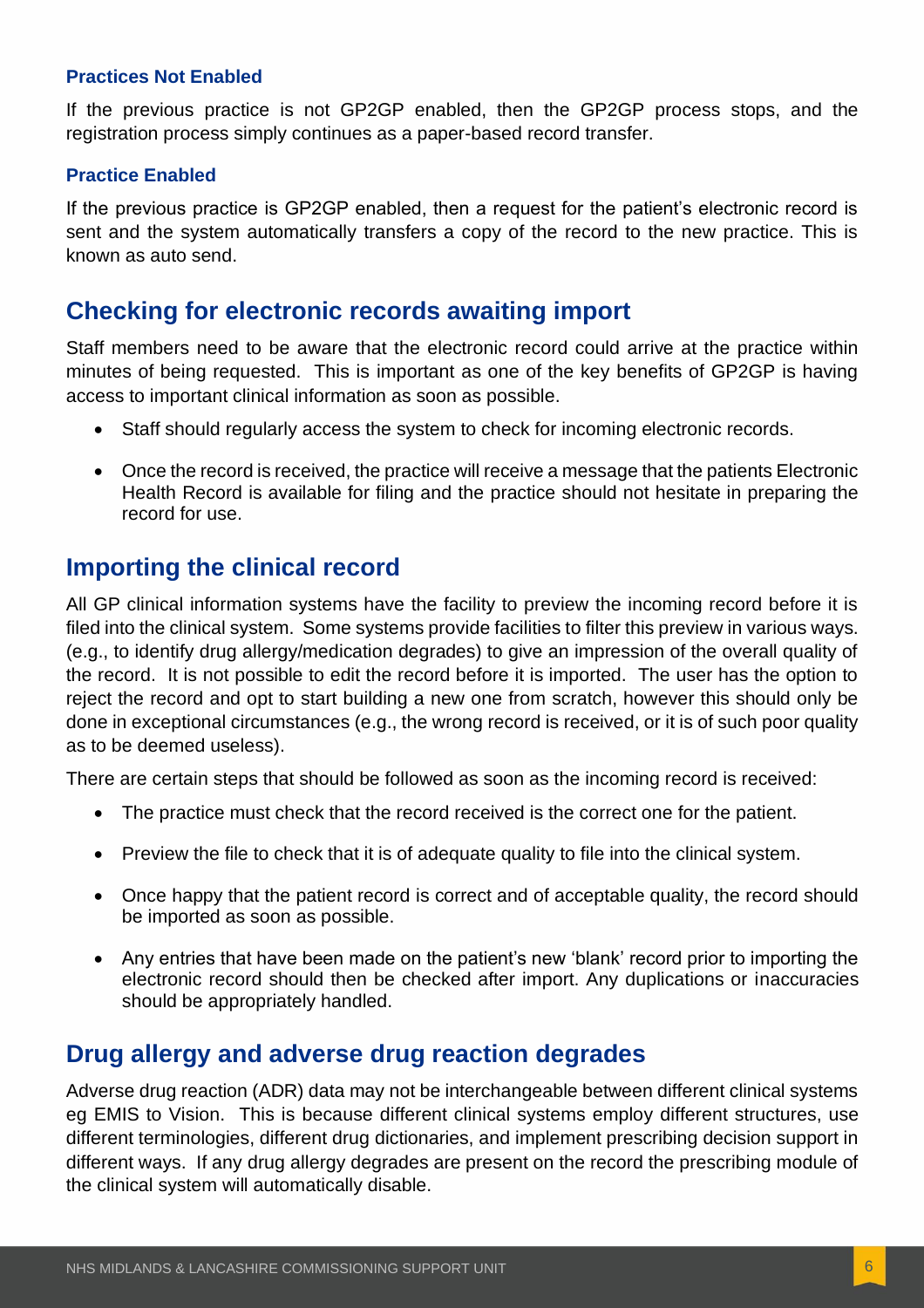- Any ADR data that is not recognised by the receiving system is degraded to 'human readable' text and added to the 196461000000101 Transfer-degraded drug allergy (record artifact) code. Any drug allergy degrades will be brought to the user's attention.
- If any ADR data are present on the record the practice must enter the drug allergy correctly onto their clinical system.
- Once the drug allergy (or allergies) have been re-entered appropriately, the 196461000000101 Transfer-degraded drug allergy (record artifact) code should be removed or replaced, the prescribing 'lock down' will then be removed.
- Drug allergy degrades should be actioned by a clinician, ideally with the patient.

#### <span id="page-6-0"></span>**Medication review and re-authorise medication**

It would be inappropriate to permit repeat prescriptions from the sending practice to be re-issued without further clinical review by the receiving practice. The clinician issuing the medication has overall responsibility for prescribing decisions. Repeat medications are deactivated on import and the responsibility transfers from the previous GP to the new GP.

- Practices will need to deal with any degraded allergies in the incoming record.
- The new GP should re-enter any degraded medication, where necessary.
- The new GP should then review the patient's medication and re-authorise items they are happy to prescribe.
- New medication review dates for the patient will need to be set as these are not transferred from the previous practice.

#### <span id="page-6-1"></span>**Review of accuracy**

Where possible it is always best to involve the patient when reviewing the accuracy of the electronic record therefore ensuring that the record is complete and accurate. Users should be aware of the possibility that the data on the sending system may have been inaccurate in the first place. It is acceptable to edit entries in the record where they are incorrect and having the patient's new patient questionnaire to hand can help with this validation.

- The incoming record must not be modified beyond what is necessary to make it safe and usable on the receiving system. The only degrades that need to be actioned are those that are linked to patient safety (e.g., drug allergies, medication, and other pertinent degraded information).
- The incoming record is never deleted unless it is deemed unsafe in terms of its accuracy and comprehensibility.
- Clinical summaries may need rearranging or amending according to local protocols. Practices will need to review their protocol for summarising new records and amend it where necessary. Whilst practices will have to continue with their current system for paperbased transfers, the protocol must be enhanced to include the handling of incoming records using GP2GP.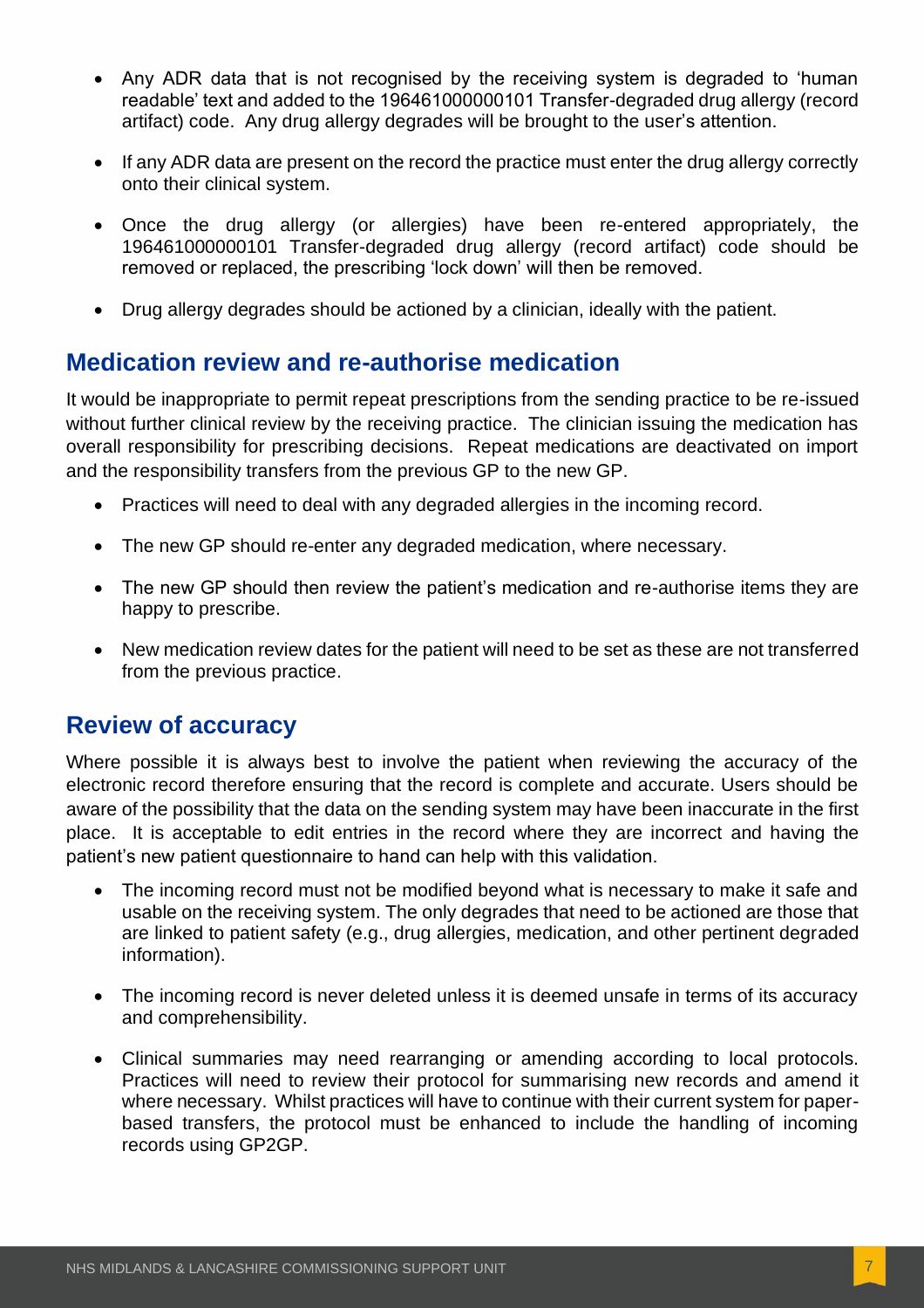### <span id="page-7-0"></span>**Consolidation of electronic and paper records**

As not all practices are GP2GP enabled, nor are there arrangements in place for cross border electronic record transfers, practices remain contractually bound to follow standard practice for the handling of paper records. The patient's paper record will arrive at the practice several weeks after registration as normal. Practices will then be required to review the paper record in conjunction with the GP2GP electronic record. Practices should regard this consultation of the paper record as a data quality and validation process rather than a summarising and data input task.

• Validation of the imported electronic record against the paper record should take place to find important information in the paper record that was not entered onto the electronic record in the previous practice.

#### <span id="page-7-1"></span>**Filing of incoming results and correspondence**

Practices should have in place a process for records leaving the Practice. Practices often have no advance warning that a patient has moved and registered elsewhere. GP2GP record transfer is an automatic process, so notification that the record has already been transferred to the next practice may be the first indication that the patient has moved. It is therefore good practice to ensure timely filing of all incoming blood test results and correspondence. If pathology results have been received at the sending practice and matched to the patient but not yet actioned, the GP2GP process will forward these results to the next practice. However, they will appear as actioned at the receiving practice. At the sending Practice the results will still be displayed as awaiting action as it is the requesting clinician's responsibility to action them.

- Any clinician who orders a test is responsible for following it up, checking the result and recommending further action if required.
- Sending practices should try to ensure that there are no unfiled results for recently transferred records.
- If any results are left unfiled and require action, the clinician who ordered the tests (at the sending practice) is still responsible for ensuring this takes place.
- The sending practice should try to contact the patient and/or the receiving practice to advise them of any further action that may be required.
- All practices should aim to keep pathology filing up to date, ensuring results are actioned as soon as possible after they are received.

#### <span id="page-7-2"></span>**Degrades:**

Any clinical entries that are held on the electronic patient record that cannot be mapped to an existing SNOMED code, or other structured information, will be treated as a 'degraded' text. As a result of system migration, or GP2GP transfers, regular checks should be carried out in 'Legacy Data Mapping' to ensure that any 'degrades' are mapped appropriately according to your practice protocol. The original meaning of the degraded text is usually discernible and should not need to be edited out and will help to maintain the context of the information.

Practices should review any 'degrades' that are either linked to patient safety, e.g., drug allergies, medications etc. as soon as possible. Allergies need to be reviewed and amended as appropriate before any prescriptions are issued to a patient.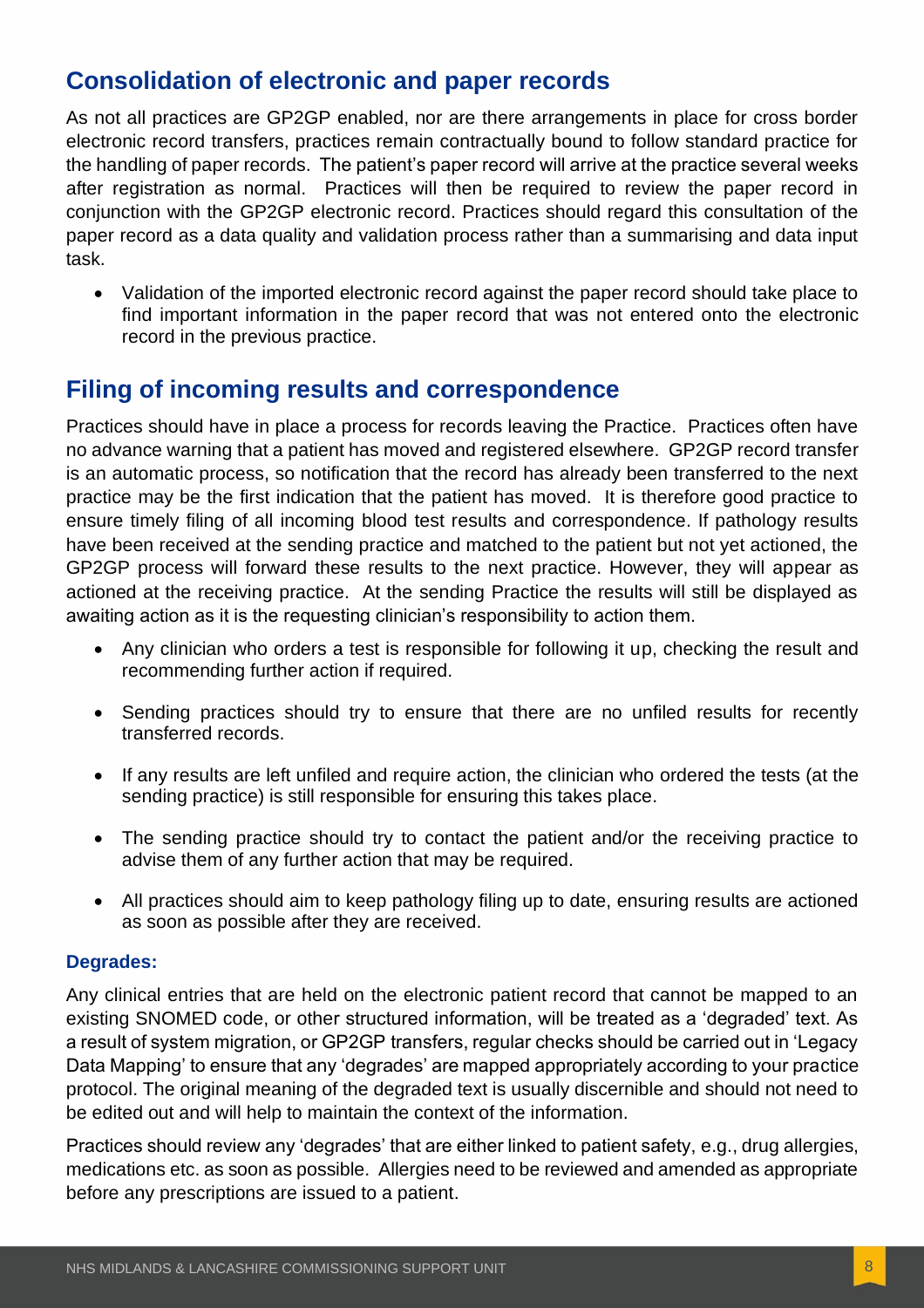### <span id="page-8-0"></span>**General principles**

The quality of the GP2GP EHR can be improved by adhering to the following set of general principles:

- Practices should ensure that patient records are maintained in line with the "Good Practice Guidelines for General Practice Electronic Patient Records".
- The incoming record should be subject to validation checks.
- Practices should recognise the patients themselves are in general the most competent to judge the accuracy of their own record and should consider making a printed version available to their patients to review.
- Practices are provided with functionality in their clinical systems that will allow them to review (but not alter) incoming records before they are filed. They are currently presented with a choice of either filing the record into the practice database or rejecting it in which case it will exist as an attachment to the patient's new record. The choice to reject should only be exercised rarely.
- Clinical Information system functionality should be used to make essential changes to the record after filing (e.g., degraded drug allergies).
- There is a need to review and, in some cases, to make further alterations to the information in those records after filing. When doing this the responsible user should ensure that:
	- o Incoming record information is not modified beyond what is necessary to make it safe and usable on the receiving system.
	- o Incoming record information is never deleted unless deemed to be unsafe in terms of accuracy or comprehensibility. Any deletions should be agreed and authorised by a clinician.
- If it is necessary to significantly amend a record, the practice should keep a record of why there was need to amend such large amounts of data. An example of where this may occur is where a mother and daughters notes have been transposed and data has been entered onto the incorrect record accidentally.
- When paper records are subsequently received, they should be reviewed by a GP or another appropriately trained member of staff and amendments made to the electronic record where appropriate (see Section 4 on Paper Records).

<span id="page-8-1"></span>For patients records transferred out via GP2GP the latest version of GP2GP enables the sending practice to see what, if any, printing is required.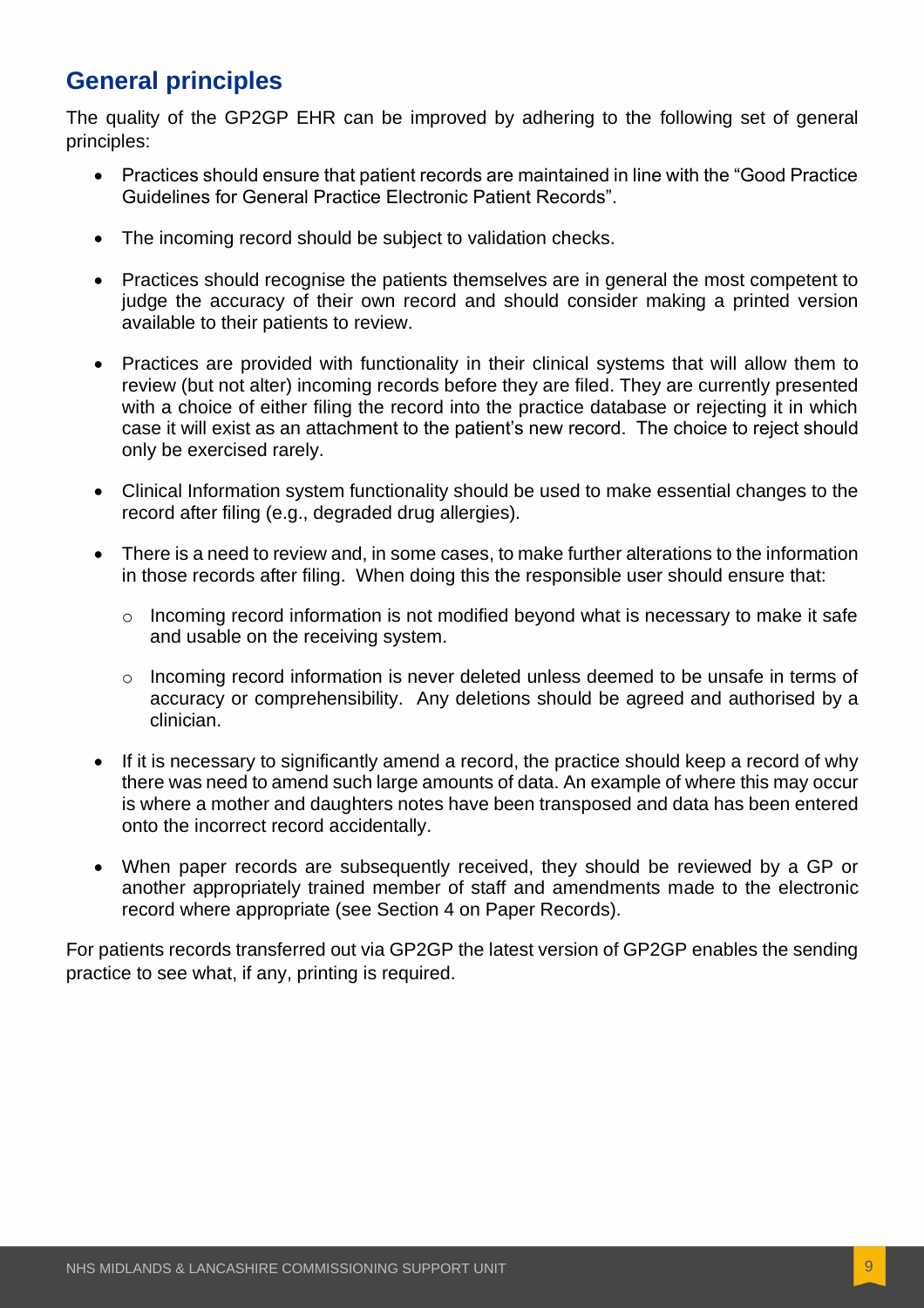# **Summarising process (Paper records)**

When the Lloyd George paper notes have been received by the practice with a computer printout, they should be checked against the patient's electronic record and the summary updated with any missing, duplicated, or incomplete information as required.

The paper records should be organised into an agreed format before they are summarised. For example, collating the separate pieces of information by type (letters, results, continuation or summary cards and files etc.) and then into chronological order, most recent first.

Existing summary cards and miscellaneous cards should be examined, and any important findings noted down. Some of the notes will contain health and medication information details which will give an indication of what is happening to the patient, for example if the letter is from a cardiologist this can often help to interpret the letter. Always read through to the end of a particular disease story before recording as it may well be that the initial diagnosis is different from the final discharge diagnosis.

Letters and result forms should be examined, and dates checked against the GP notes of the same date.

The paper notes/letters may be difficult to understand  $-$  a check of the abbreviations (see Appendix B) symbols can highlight problems/diagnosis and indicate recurring episodes.

Electronic printouts or summaries should be cross referenced with correspondence and GP records to ensure significant items are not overlooked because of lost paperwork, missing files, or inappropriate disposal in the past. Reproduced scanned correspondence should also be scrutinised.

**Date**: Before you add a problem try to find a reasonably accurate onset date, as near as possible to the date the problem began. For events such as operations and investigations it should be the date they occurred. Occasionally you must estimate the date. As a rule of thumb, if the month is clear but not the day, choose the 1st of the month; if the year is clear but not the month, choose the 1st January. It may be necessary to amend the episode of a diagnosis to make sure entries are not duplicated.

**Problem Orientation**: What is a Significant Active or Past problem? As a general rule, if patients are receiving treatment for a diagnosis or problem it is regarded as "active'. If a diagnosis or problem has a profound effect on the patient's lifestyle, then the problem is 'significant'. Procedures and operations are all 'past' unless your practice protocol states a finite time eg 6 months whilst any follow up to the procedure is still ongoing or until the first post op review.

An active problem is one that is chronic and/or life threatening, has an impact on the quality of the patient's life, and is something that the consulting GP or nurse should be aware of. The highlighting of active problems should be done as part of the summarising process. Queries should be taken to the lead clinician for advice and guidance.

The practice protocol should also address how long a diagnosis/procedure/event etc. is deemed active e.g.

• 'Active Significant' (permanent) e.g., Diabetes or COPD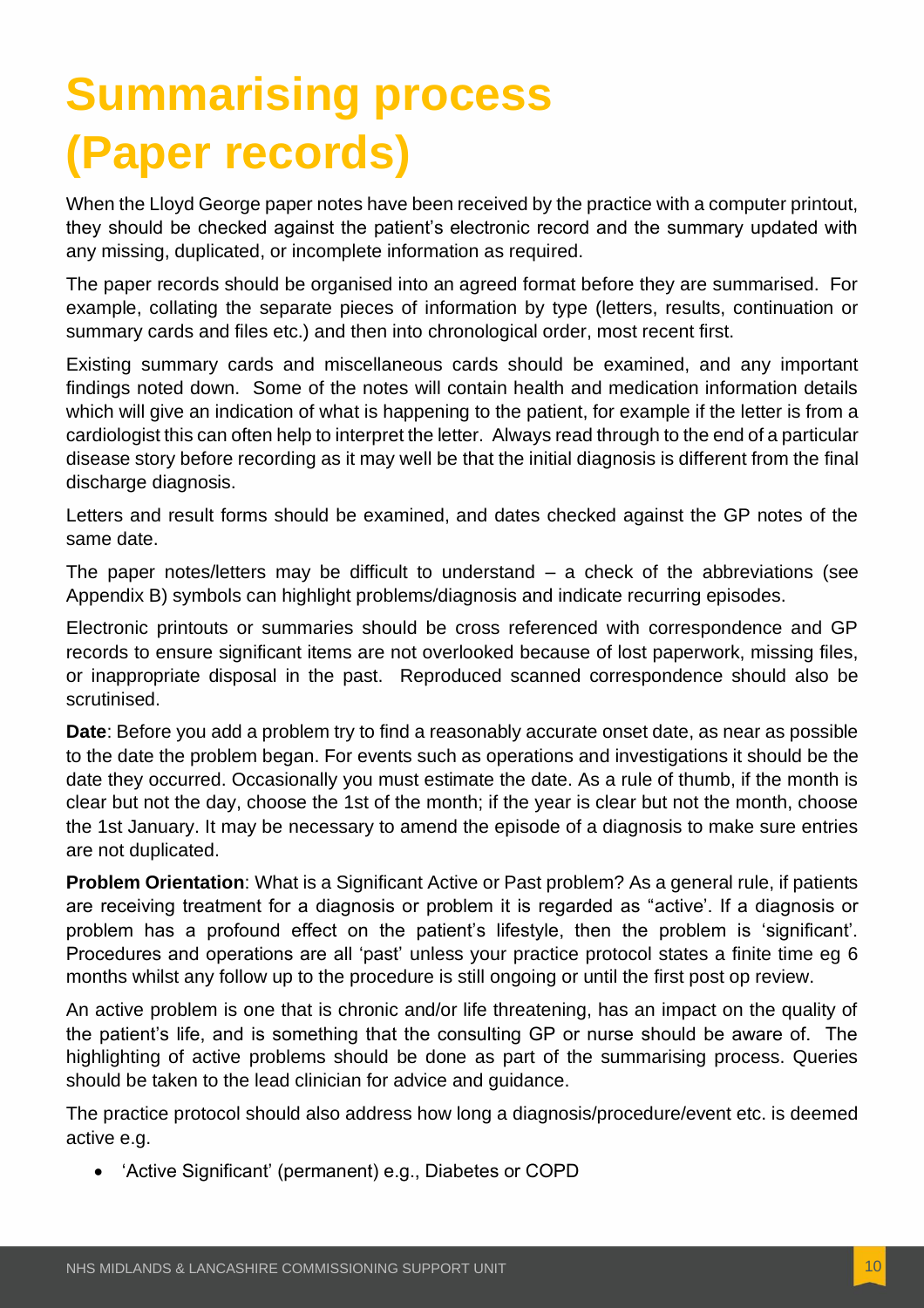- 'Active Significant' (temporary) e.g., for 5 years Cancer (treatable), then move into 'Significant Past'
- 'Significant Past' e.g., Angioplasty
- 'Minor Past' e.g., Fracture toe

**Episode Types**: Use of 'episode' types: e.g., new/review, within the clinical system should be correctly implemented to avoid duplicating entries.

It is important to record a definite diagnosis. If there is a query against a diagnosis, this should be entered as free text against the symptom of the condition e.g. *(Symptom)* 366979004 Depressed mood (finding) - Query diagnosis? *(free text entry).* To add diagnosis on next visit if appropriate after full assessment. (*Diagnosis*) 35489007 Depressive disorder (disorder)

**Allergies**: Practices must ensure that when they are recording a drug allergy they use both the clinical system codes e.g., EMIS system code, as well as an appropriate Clinical code. By entering the clinical system code this will generate a system alert to warn the clinician that the patient has an allergy or adverse reaction to that medication. The clinical code is required for GP2GP and sharing as a visible entry in the patient's record.

When entering an allergy use consultation mode, select the allergy section and use the adverse reaction system codes.

For non-drug allergies only, a clinical code is required to be input into the system

**The use of Free Text**: The use of free text is useful to add context to the Clinical Coded entry, but should not be used to modify the meaning of a code: e.g. – using a diabetes code and then entering family history diabetes as free text – the patient will be coded as having diabetes, rather than having a family history of diabetes.

#### *Ask: Sometimes interpretation can be difficult! The summariser should not guess but seek advice from a clinician within the practice.*

**Validation**: Prevalence is a measure of the burden of a disease in a population at a particular point in time. The prevalence of specific diseases or conditions is a key element of QOF and enables CCGs to utilise information for planning purposes. Part of the summarisation process should be to ensure validation of chronic disease registers. Look out for any 'missing' diagnosis: e.g., patients on medication but no diagnosis. The Data Quality Searches can assist practices to validate their registers and identify patients possibly missing from chronic disease registers. In the case of repeat medication, this may indicate a chronic condition that may not have a specific diagnosis recorded. If there is a reference to a start date for the medication, this could be used as a starting point to examine the patient records from that time to obtain a possible diagnosis. Any new diagnosis should be confirmed by a clinician.

**Amendments**: If a diagnosis is identified to be incorrectly entered e.g., wrong patient, practices should have a policy that addresses how the deletion of information is handled. If information needs to be changed, then consideration should be given as to how to record this – for example, using the code **185981001 Error entry deleted** (finding) along with a free text description of why a diagnosis has been changed or deleted, by whom and authorised by: 'Why, what, when.' This will satisfy audit trails and also ensures a visible reason for deletion in the patient record as audit trails do not transfer with the patient record if they change practice. The "error entry deleted" code should be added with the same date as the deleted diagnosis and not with today's date.

**Diary entries/recalls**: check appropriate diary entries for your practice recalls. Diary entries from GP2GP transfer may not match the diary entry codes for your own practice.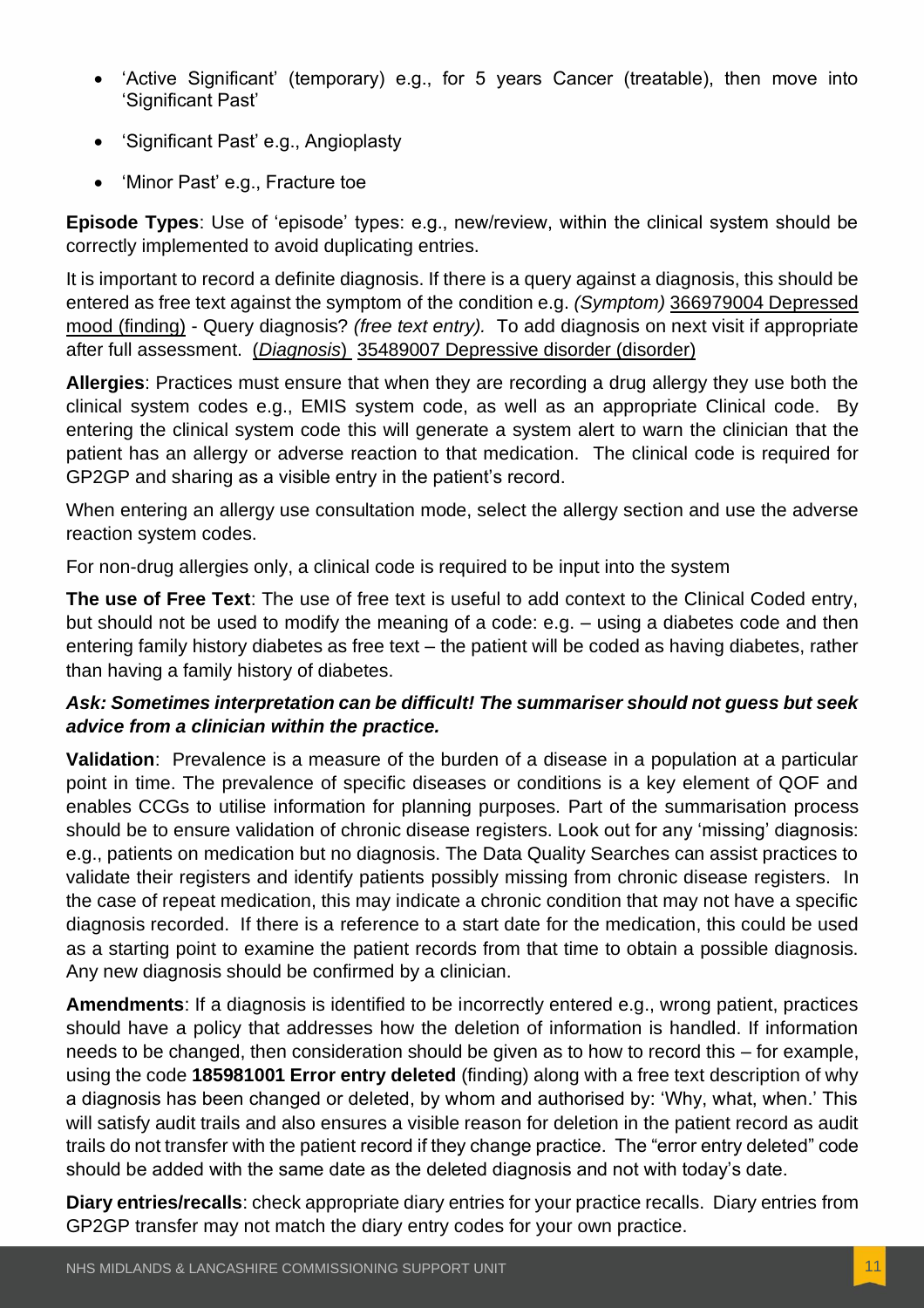**Medication prescribed by another provider:** follow your practice policy regarding adding this to the patient medication screen so that the clinician is aware of all medication making clear it is not for issue by the GP practice.

Once the summary is completed the code **184229000 Notes summary on computer** (finding), should be used and remain on the system. If the summary is re-checked then code **413900009 Computer summary updated** (finding) should be used.

# <span id="page-11-0"></span>**Data Flows and Data Sources**

Consideration should be given to how the practice will handle all forms of communication regarding the patient that comes into the practice, and how the information is identified and then recorded appropriately against the patients' health record. This may come into the practice in various formats (hospital letters, emails/tasks/workflow, telephone calls) or as a result of face-toface contacts (home visit). The practice should have a consistent approach to dealing with incoming communications, and this will be referred to within their summarising /data inputting protocols.

Data sources may involve information being provided from a range of individuals such as patients, carers, locums, practice nurses, specialist nurses, practice managers, administration staff, district nurses, and health visitors, community psychiatric nurses, midwives, social workers as well as the GP.

Typical sources of information that need to be considered include:

- Acute and repeat prescriptions
- Surgery consultations
- Other clinician consultations
- Community staff consultations
- Other contact home visits, telephone, video consultations, MDT discussions
- Nursing home visits
- OOHS (Out of Hour Services)
- Incoming medical records from other practices paper records
- GP2GP
- Patient information emails, phone calls, letters
- **Referrals**
- **Appointments**
- Diary entries
- Investigations and procedures carried out in surgery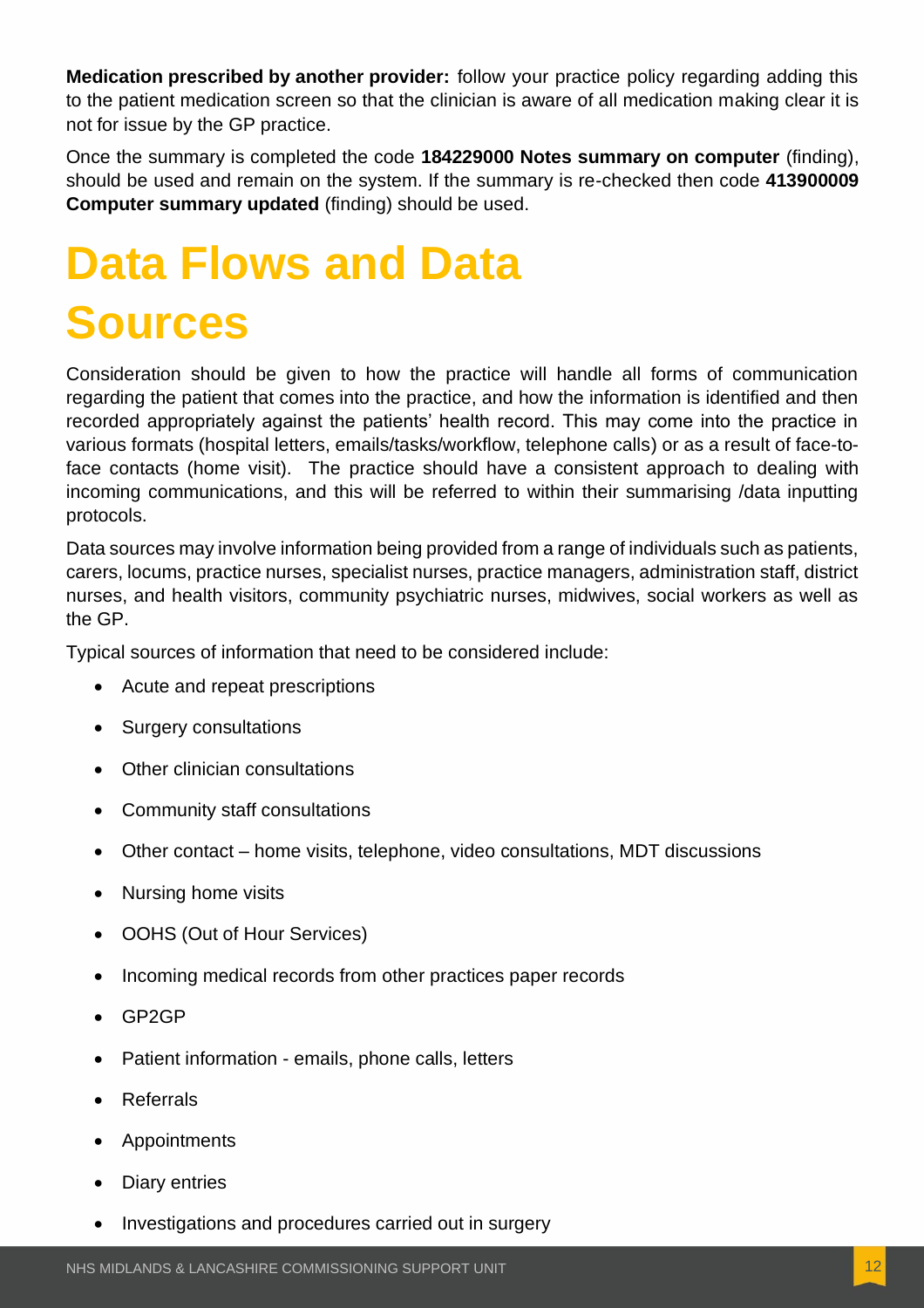- Requests for tests
- Test results
- Benefit medical reports
- Discharge letters and notifications
- Outpatient letters
- A&E & urgent care reports
- Correspondence with social service departments
- Social services staff contacts
- **Cytology**
- Radiology and histology reports
- Summary cards from Lloyd George records
- Clinic letters
- **Immunisations**
- Scans (e.g., bone density or MRI scans) and X-ray reports

# <span id="page-12-0"></span>**Scanning**

The practice should scan all incoming paper transactions in line with the practice scanning process. Clinicians may use a system of highlighting text on letters that can then be added by coding staff.

A method of capturing data from correspondence is required as simply scanning the document is not adequate from a data quality perspective; clinical codes and data should still be recorded from documents. All attachments should be coded indicating where the letter has come from and content.

When recording the date, ensure that the appropriate clinic or event date is used.

Always use appropriate clinical coding to record a patient encounter with outside organisations (**183665006 Discharged from hospital** (finding) codes, **183452005 Emergency hospital admission** (procedure) codes, **308021002 Seen in clinic** (finding), **308930007 Seen by health professional** (finding)). This allows the information to be searched upon - the practice may be required to submit the number of attendances in a particular department.

It is important to regularly review code mapping and ensure that the latest codes are up to date in the scanning software when new codes are released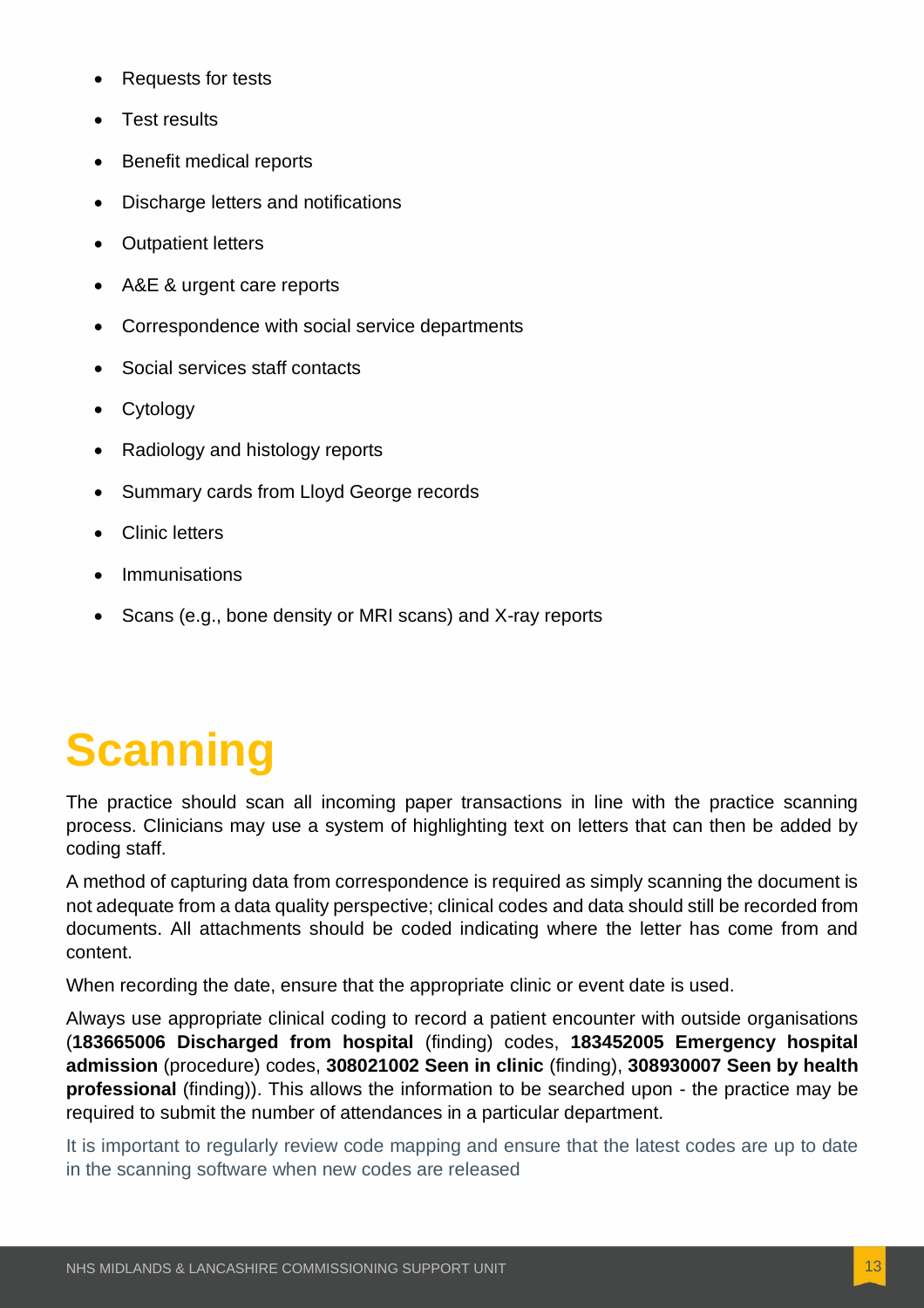### <span id="page-13-0"></span>**Appendix A: Example: Summarising Protocol**

The following Summarising Protocol is for guidance purposes only. Practices should check the content and adapt to suit their requirements and reviewed on a regular basis.

[Practice Name]

Aims and Objectives

- 1. To create and maintain an accurate, up-to-date summary
- 2. To maintain practice disease registers
- 3. To facilitate the process of clinical audit

#### GP2GP Transfer Procedure

Once the record has been accepted into the practice, medications cannot be prescribed from an incoming GP2GP record until all drug allergies degrades/adverse drug reactions have been processed. Repeat/current medications will be deactivated on import and need to be reviewed and, if required, re-authorised before any prescribing can take place.

Once the record has been accepted into the practice and the paper records have arrived, the following should be undertaken:

- Any entries that have been made to the patient's local record prior to integrating the patient's electronic health record received via GP2GP should be checked and any inaccuracies or duplications should be appropriately handled
- Review the electronic health record against the Lloyd George the main objective should be to ensure important information in the paper record was entered into the electronic health record at the previous GP practice and to check that all attachments listed are present. If there are attachments not present these can be re-attached by scanning from copies from the paper record. The previous practice may only have summarised paper records for a certain number of years and you should refer to your practice protocol which may advise summarising paper records over a longer historical period.
- Tidy up the problem screen Active, Significant, Minor
- Ensure any degrades are mapped to the appropriate Clinical Code
- Ensure diary entries are changed as appropriate to the practice
- Ensure patient alerts are accurate and up to date

#### Paper Notes Procedure

The paper notes should be placed in chronological order before any summaries are started and any unnecessary information dealt with appropriately.

- Read all letters, results, investigations. Check there is no further information on the back of letters.
- Make minimum notes as an aide-memoire, including dates, of relevant conditions/operations/social history/allergies etc.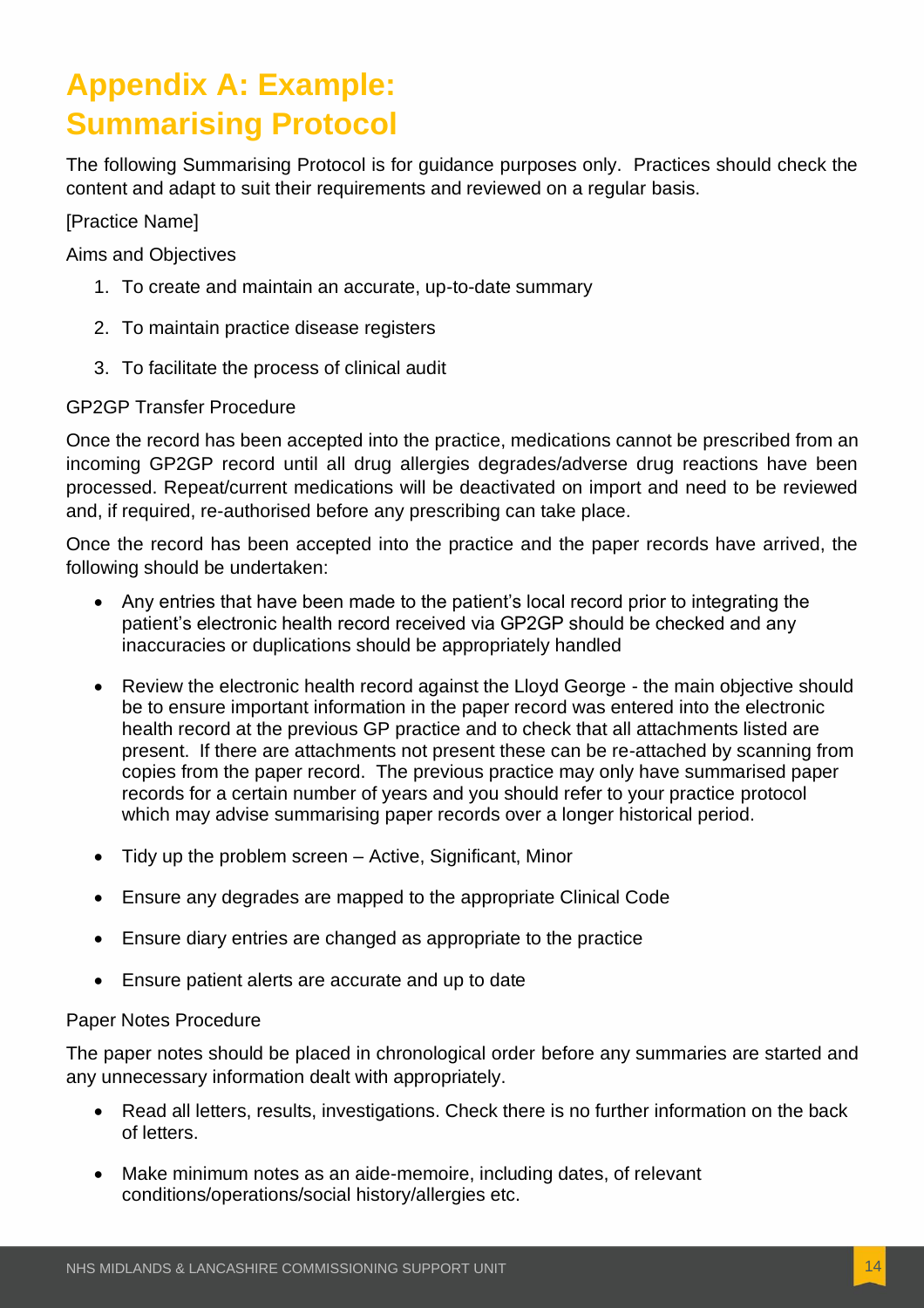- Read all doctors' notes adding any relevant further information, using the correct dates.
- Input all noted information into computer selecting Significant, Active, Minor, or Past according to the condition.

Before entering anything on to the electronic record ensure you have selected the correct patient.

Any of the following information should be recorded for each patient:

- Patient consent for information sharing should be recorded using the appropriate Summary Care Record consent codes which can be accessed through patient registration or in consultation along with consent for any local sharing preferences.
- The patient demographic details should be recorded onto the practice clinical system for all new patients registering with the practice including the below:
	- o Carers (need to have appropriate Clinical Code in addition)
	- o Occupation
	- $\circ$  Ethnicity ensure you are using the correct codes from 2011 census
	- o Language
	- o Marital status
- Health Record
	- o A&E/urgent care reports code the initial 'symptom' (the confirmed diagnosis, if there is one, should follow on a further hospital letter)
	- o Allergies and adverse reactions. Drug and non-drug allergies
	- o Alcohol problems
	- o At risk patients e.g., children on the at-risk register.
	- o Baby born by forceps delivery or born by caesarean section
	- $\circ$  Biochemistry last three normal results and all abnormal results including values
	- o Blood disorders or transfusions
	- o Blood pressure systolic & diastolic, last three entries
	- o Cancers including cell changes. Any important therapy especially for malignant illness, such as chemotherapy or radiotherapy.
	- $\circ$  Carer has / is
	- o Conditions linked to repeat medications / treatment
	- o Chronic diseases (e.g., diabetes, asthma, hypertension)
		- All hospital admissions
		- Annual reviews in past 12 months and diary entry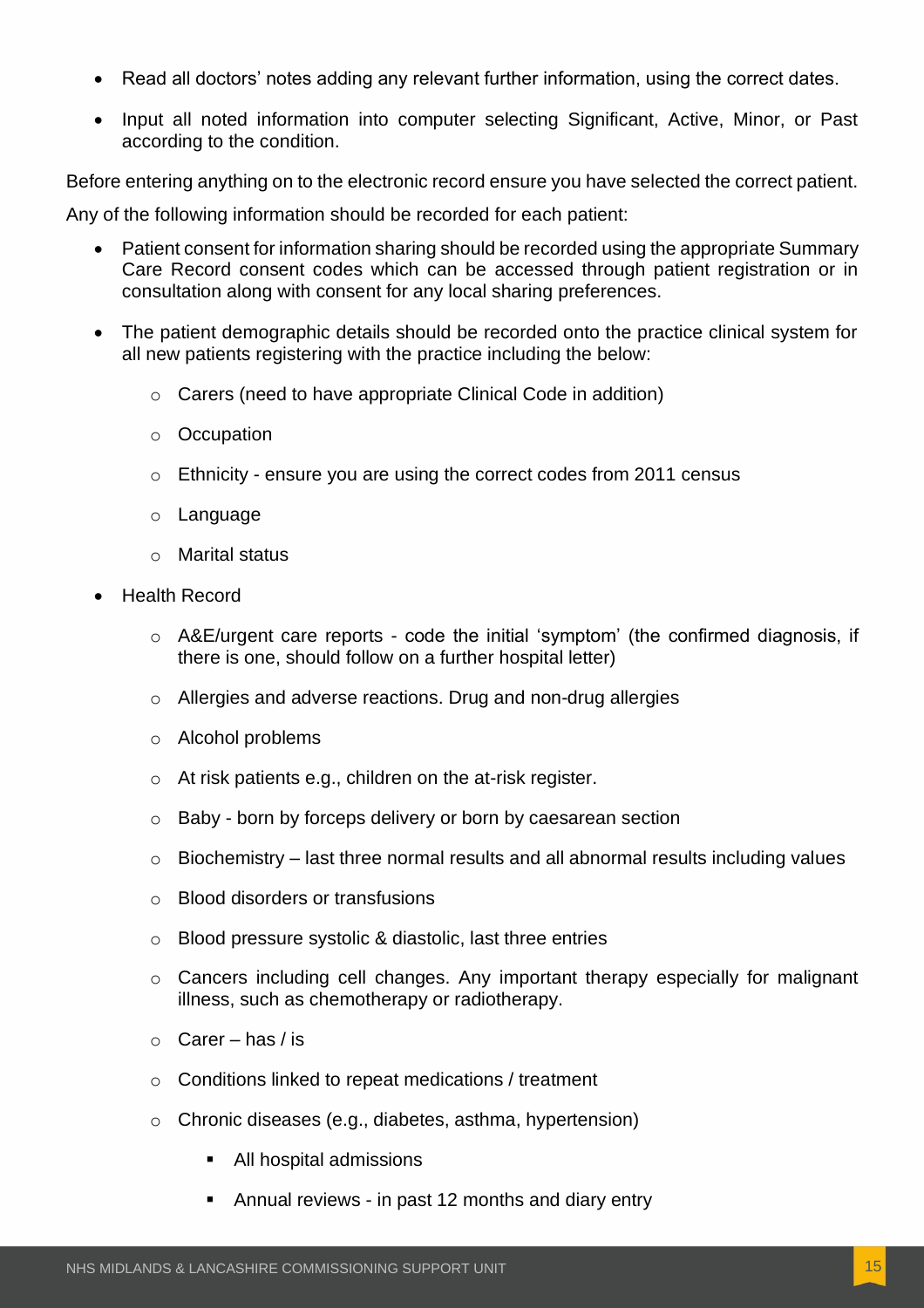- Test results e.g., fundoscopy & visual acuity from optician's report
- Diagnostic investigations with result e.g., ECG.
- Lifestyle BP, exercise, diet, smoking, alcohol and any advice given
- o Disability and where relevant housebound, wheelchair user, partially sighted, hearing aid use (bilateral) etc.
- o DVT or thrombosis
- o Endocrine disorders
- o ENT/eye problems
- o Falls
- $\circ$  Family history first degree relatives
- o Fractures and trauma (including side e.g., L or R) any procedure should be Clinical Coded separately.
- o Haemoglobinopathies. Sickle Cell, Thalassaemia, Haemoglobinopathy or Haemoglobin Electrophoresis results. If the patient is reported as having a haemoglobinopathy then this should be displayed as a Significant Active problem, as this can have consequences for future health or during pregnancy.
- o Health data e.g., height, weight, BMI
- o Hospital and emergency admissions (and the presenting symptom or, if available, diagnosis)
- o Infections (e.g., mumps, measles, chicken pox)
- o Immunisations and vaccinations
- o Investigations and their outcomes, such as CT scans and endoscopies
- o Mental Health:
	- Personality disorder
	- Depression (take care with new diagnosis after April-QOF)
	- **Eating disorder**
	- Psychosis manic / depressive / bipolar, paranoia (drug induced)
	- Learning disability / Behaviour problems
	- **Schizophrenia**
	- Overdose /suicide attempts / self-harm
	- **History of violent behaviour**
	- Admissions, referrals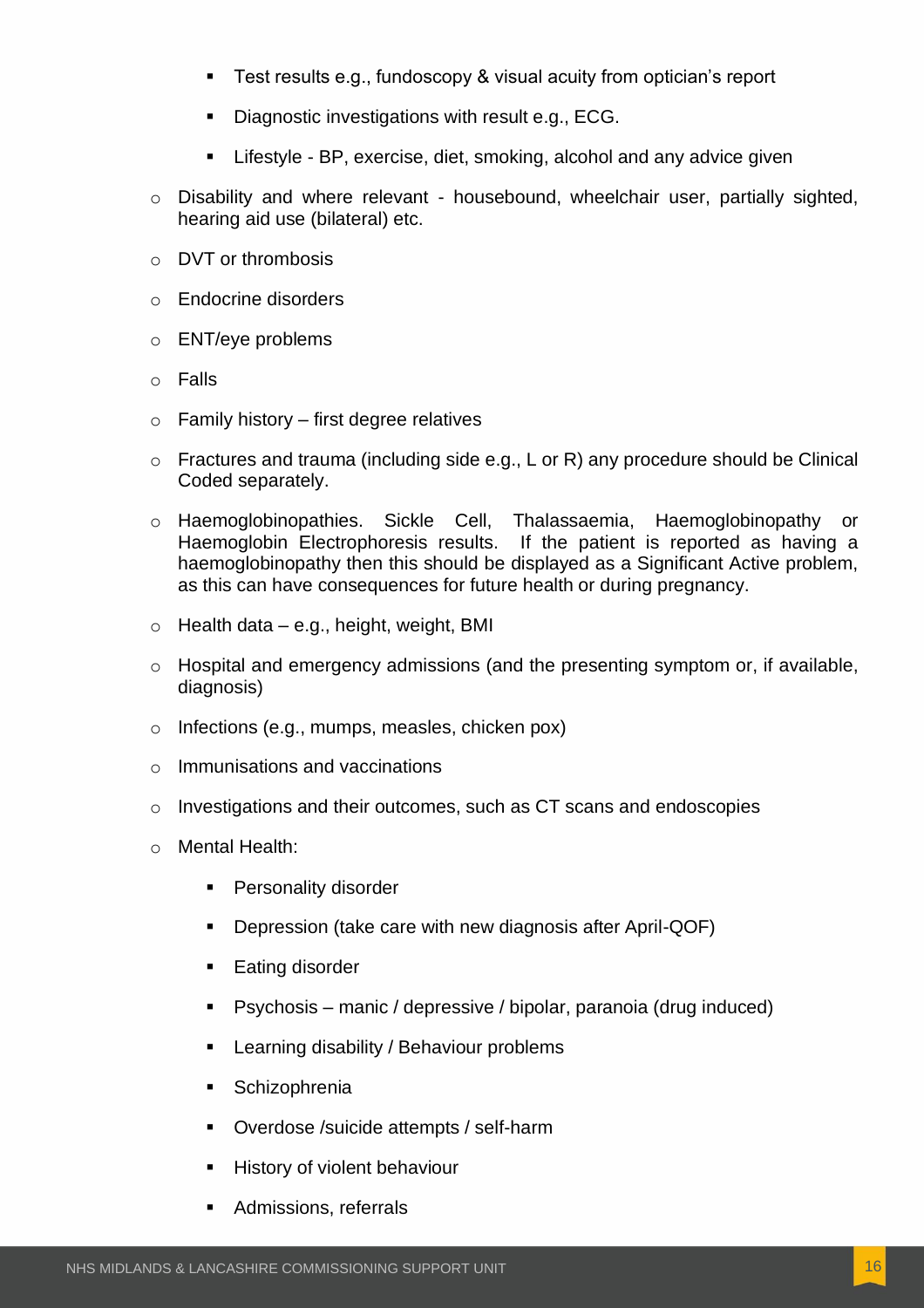- o Nursing/Care home
- $\circ$  Operations (including site and pathology). Any operative procedure needs to be entered with the reason for the procedure entered as a separate code e.g., hysterectomy for fibroids should have a code for hysterectomy and a code should be entered for fibroids
- o Patient preferences (such as preferred place of care)
- o Persistent skin problems e.g., eczema, psoriasis
- o Peptic ulcers
- o Recall, diary dates e.g., vaccinations, chronic disease monitoring
- o Recurrent GI infections, abdominal pain, or problems without a determined cause
- o Sexual health
- o Significant burns
- o Significant life events e.g., death of partner
- $\circ$  Significant infections
- o Substance misuse
- o Tests e.g., peak flow
- o For women:
	- Cervical cytology  $-$  last three normal and any abnormal recall with outcomes e.g., dyskaryosis, CIN, inflammatory changes
	- Complications in pregnancy (if delivered pre-term <37 weeks)
	- IUCD insertions, removals and follow ups
	- Mammogram last normal and any abnormal
	- Miscarriages (including timing/procedure e.g., 12/40: ERPC)
	- Parity status, defined as the number of times the mother has given birth
	- Birth with a gestational age of 24 weeks or more
	- Post-natal check
	- **Post-natal depression**
	- Rubella immunity status (most recent)
	- **E** Terminations (including medical reason e.g., foetal abnormality)
	- Type of delivery (including gender/weight e.g., male / 3250g)
- o Virology e.g., Hepatitis A, Hepatitis B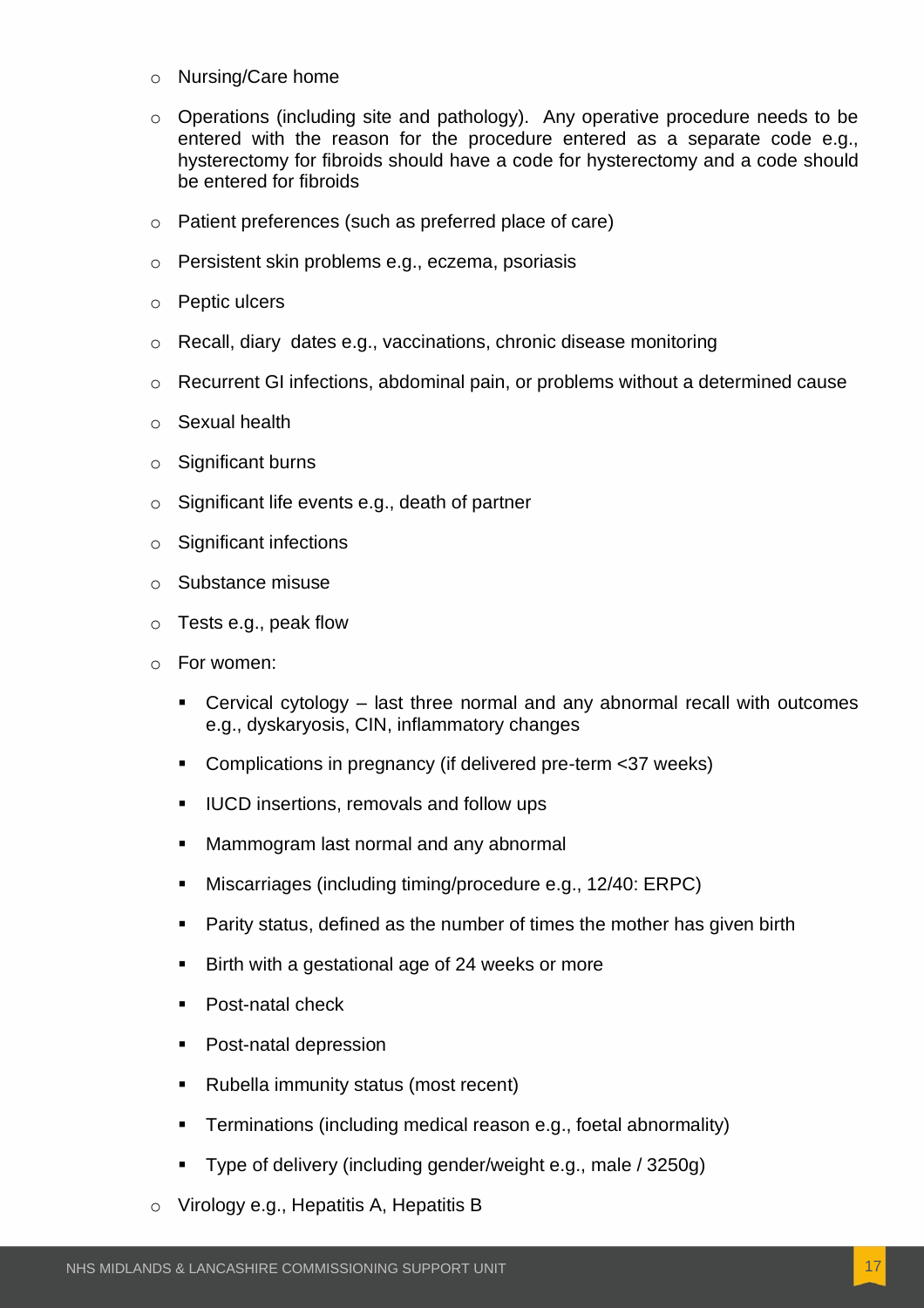- o X-rays
- o Any documents that have been scanned on to the electronic record and the scanned document checked after scanning

To preserve the integrity of the record, only one set of patient's notes should be worked on at a time. If incorrect information or information relating to another individual is found within a set of notes, this should be highlighted and dealt with according to the agreed procedure within the practice.

Once the summary has been completed, one of the appropriate codes should be used:

**384071000000103 Electronic general practitioner medical record received** (finding) – this would be used when you have imported the GP2GP record and merged it with your patient record.

In 3 months' time (give or take) when the paper notes have been received you should cross reference the paper and electronic notes updating as needed. When completed add the code **184229000 Notes summary on computer** (finding), to indicate summary is now completed.

If you have an existing record on your system and a patient has left and come back you now have the same GP2GP record to import and after checking you would then use the code **413900009 Computer summary updated** (finding).

**Signed** 

Name

**Date**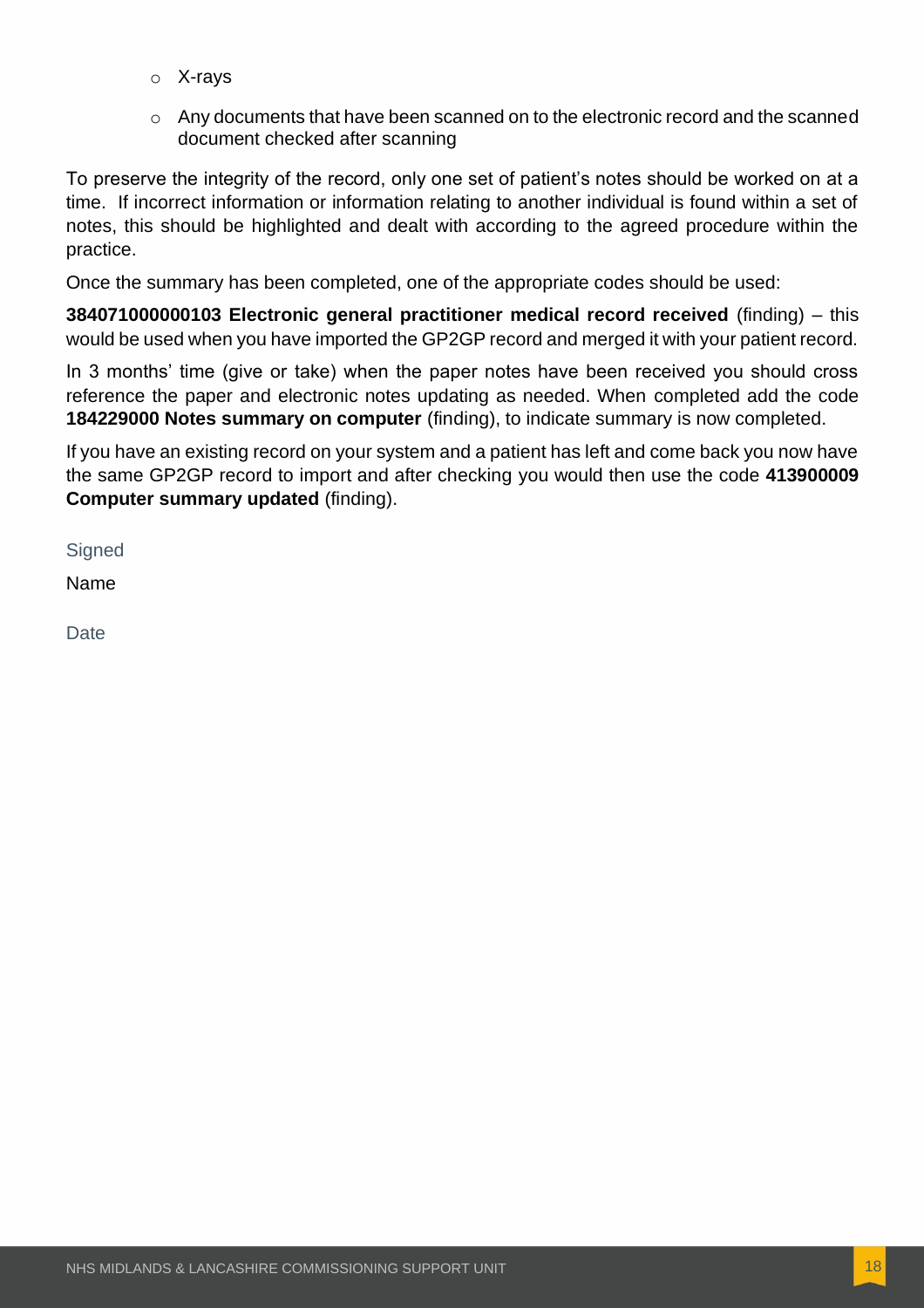### <span id="page-18-0"></span>**Appendix B: Common Medical Abbreviations**

(This is not an exhaustive list, but may prove useful)

| Abbreviation         | <b>Description</b>                                                        |  |
|----------------------|---------------------------------------------------------------------------|--|
| # or Fx              | Fracture                                                                  |  |
| A&E                  | Accident and Emergency Department, Casualty                               |  |
| AA                   | <b>Alcoholics Anonymous</b>                                               |  |
| AA                   | Attendance Allowance, Benefit for people aged 65+ who need personal care. |  |
| Ab, ab, abor         | Abortion                                                                  |  |
| Abdo                 | Abdomen                                                                   |  |
| <b>AC</b>            | Acromio Clavicular (JOINT)                                                |  |
| <b>ACE</b> inhibitor | Angiotensin Converting Enzyme inhibitor                                   |  |
| <b>AD</b>            | <b>Aural Dextrus (Right Ear)</b>                                          |  |
| <b>ADD</b>           | <b>Attention Deficit Disorder</b>                                         |  |
| <b>ADHD</b>          | <b>Attention Deficit Hyperactivity Disorder</b>                           |  |
| <b>ADR</b>           | <b>Adverse Drug Reaction</b>                                              |  |
| AF                   | <b>Atrial Fibrillation / Flutter</b>                                      |  |
| <b>AFP</b>           | Alpha-fetoprotein (Blood or fluid test for foetal abnormalities)          |  |
| <b>AID</b>           | Artificial Insemination by Donor                                          |  |
| <b>AIDS</b>          | Acquired Immune Deficiency Syndrome                                       |  |
| <b>ALS</b>           | <b>Advanced Life Support</b>                                              |  |
| <b>AN</b>            | Antenatal                                                                 |  |
| <b>ANS</b>           | <b>Autonomic Nervous System</b>                                           |  |
| <b>ANT</b>           | Anterior                                                                  |  |
| <b>AP</b>            | <b>Artificial Pneumothorax</b>                                            |  |
| AP&L                 | Anterior, Posterior and Lateral                                           |  |
| <b>APH</b>           | Antepartum Haemorrhage                                                    |  |
| <b>ARC</b>           | <b>AIDS related Complex</b>                                               |  |
| <b>ARMD</b>          | Age Related Macular Degeneration                                          |  |
| <b>ARMO</b>          | <b>Age Related Macular Disorder</b>                                       |  |
| <b>ASD</b>           | <b>Atrial Septum Defect</b>                                               |  |
| AU                   | <b>Aures Unitas (Both Ears)</b>                                           |  |
| Ba                   | <b>Barium</b>                                                             |  |
| Ba E                 | <b>Barium Enema</b>                                                       |  |
| Ba M                 | <b>Barium Meal</b>                                                        |  |
| <b>BAWO</b>          | <b>Bilateral Antral Washout</b>                                           |  |
| <b>BBA</b>           | <b>Born Before Arrival</b>                                                |  |
| <b>BCC</b>           | <b>Basal Cell Carcinoma</b>                                               |  |
| <b>BCG</b>           | <b>Bacillus Calmette Guerin Vaccination for TB</b>                        |  |
| <b>BD</b>            | <b>Twice Daily</b>                                                        |  |
| <b>BINA</b>          | <b>Bilateral Intra Nasal Antrostomies</b>                                 |  |
| <b>BMI</b>           | <b>Body Mass Index</b>                                                    |  |
| <b>BO</b>            | <b>Bowels Opened</b>                                                      |  |
| <b>BNO</b>           | <b>Bowels Not Opened</b>                                                  |  |
| <b>BNO</b>           | <b>Bladder Neck Obstruction (Congenital)</b>                              |  |
| <b>BP</b>            | <b>Blood Pressure</b>                                                     |  |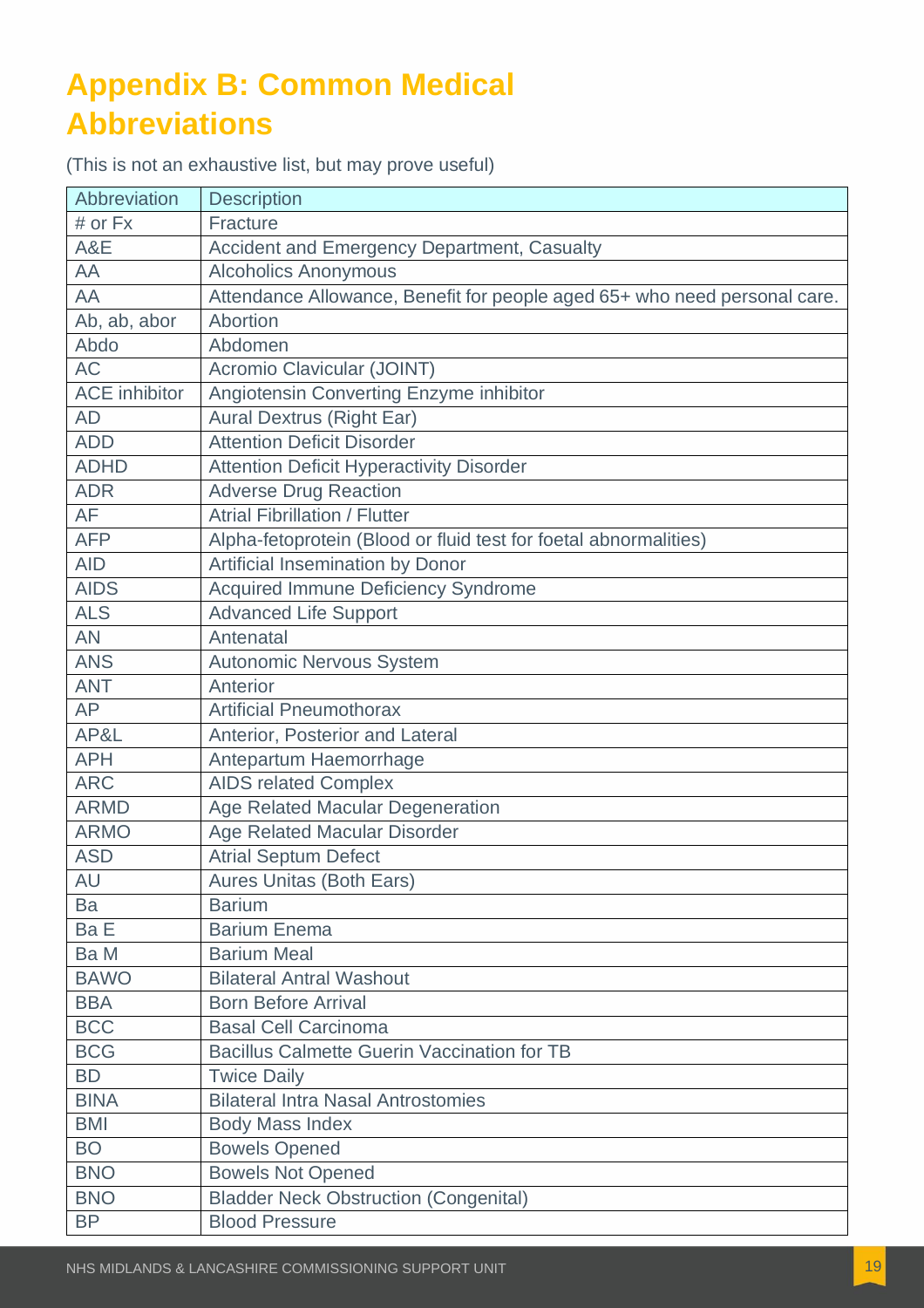| Abbreviation            | <b>Description</b>                                                     |
|-------------------------|------------------------------------------------------------------------|
| <b>BPH</b>              | Benign Prostatic Hyperplastic Enlargement of the prostate gland        |
| <b>BPP</b> <sub>v</sub> | Benign Paroxysmal Positional Vertigo                                   |
| <b>BS</b>               | <b>Breath Sounds</b>                                                   |
| <b>BSE</b>              | Bovine Spongiform Encephalopathy. Mad Cow Disease.                     |
| <b>BSO</b>              | <b>Bilateral Salpingo-oophorectomy</b>                                 |
| <b>BT</b>               | <b>Blood Test</b>                                                      |
| <b>BUN</b>              | <b>Blood Urea Nitrogen</b>                                             |
| <b>Bx</b>               | <b>Biopsy</b>                                                          |
| <b>C&amp;S</b>          | Culture and Sensitivity (test to determine antibiotic use)             |
| C/I                     | Contra-indicated                                                       |
| C/O                     | Complaining of                                                         |
| Ca                      | Carcinoma (Cancer)                                                     |
| Ca                      | Calcium                                                                |
| <b>CA</b>               | <b>Chronological Age</b>                                               |
| <b>CABG</b>             | <b>Coronary Artery Bypass Graft</b>                                    |
| <b>CAPD</b>             | Continuous Ambulatory Peroneal Dialysis for people with kidney failure |
| <b>CAT</b>              | Computerised Axial Tomography                                          |
| <b>CAT</b>              | <b>Cognitive Behavioural Therapy</b>                                   |
| <b>CCF</b>              | <b>Congestive Cardiac Failure</b>                                      |
| CCU                     | <b>Coronary Care Unit</b>                                              |
| <b>CDH</b>              | Chronic Dislocation of Hip                                             |
| <b>CHD</b>              | <b>Chronic Heart Disease</b>                                           |
| <b>CHF</b>              | <b>Congestive Heart Failure</b>                                        |
| CI                      | Contra Indicated                                                       |
| <b>CIN</b>              | Cervical intra-epithelial neoplasia (Cervical pre-cancer)              |
| <b>CIS</b>              | Carcinoma in Situ                                                      |
| <b>CJD</b>              | <b>Creutzfeldt Jacob Disease</b>                                       |
| <b>CKD</b>              | <b>Chronic Kidney Disease</b>                                          |
| <b>CLL</b>              | Chronic Lymphoid Leukaemia                                             |
| <b>CMV</b>              | Cytomegalovirus                                                        |
| <b>CNS</b>              | <b>Central Nervous System</b>                                          |
| CO                      | <b>Carbon Monoxide</b>                                                 |
| C/O                     | Complaining Of                                                         |
| <b>COAD</b>             | <b>Chronic Obstructive Airways Disease</b>                             |
| <b>COPD</b>             | <b>Chronic Obstructive Pulmonary Disease</b>                           |
| <b>CPN</b>              | <b>Community Psychiatric Nurse</b>                                     |
| <b>CPR</b>              | <b>Cardiopulmonary Resuscitation</b>                                   |
| <b>CRF</b>              | <b>Chronic Renal Failure</b>                                           |
| <b>CS</b>               | <b>Caesarean Section</b>                                               |
| <b>CSF</b>              | <b>Cerebro Spinal Fluid</b>                                            |
| <b>CSM</b>              | Committee on the safety of medicines                                   |
| <b>CSOM</b>             | <b>Chronic Suppurative Otitis Media</b>                                |
| CSU                     | <b>Catheter Specimen of Urine</b>                                      |
| <b>CT</b>               | <b>Computed Tomography</b>                                             |
| <b>CTS</b>              | <b>Carpal Tunnel Syndrome</b>                                          |
| <b>CVA</b>              | Cerebrovascular Accident                                               |
| <b>CVP</b>              | <b>Central Venous Pressure</b>                                         |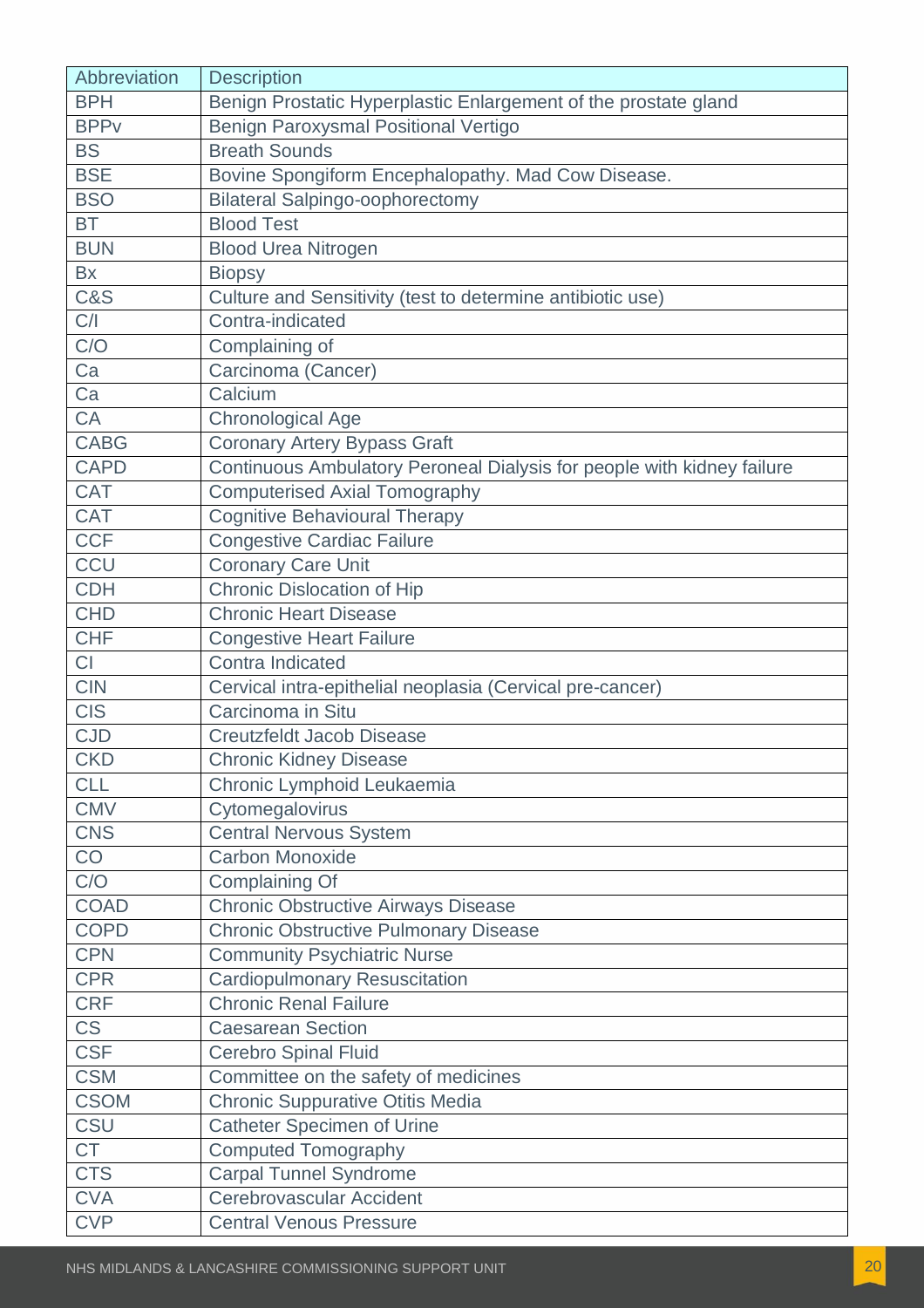| Abbreviation   | <b>Description</b>                                |
|----------------|---------------------------------------------------|
| <b>CVS</b>     | <b>Cardiovascular System</b>                      |
| Cx             | Cervix                                            |
| <b>CXR</b>     | <b>Chest X-Ray</b>                                |
| D&C            | Dilation and Curettage of Uterus                  |
| D&V            | Diarrhoea and Vomiting                            |
| <b>DM</b>      | <b>Diabetes Mellitus</b>                          |
| <b>DNA</b>     | Did not attend                                    |
| <b>DOB</b>     | Date of Birth                                     |
| <b>DSU</b>     | Day Surgery Unit                                  |
| <b>DU</b>      | <b>Duodenal Ulcer</b>                             |
| <b>DUB</b>     | <b>Dysfunctional Uterine Bleeding</b>             |
| <b>DVT</b>     | Deep Venous Thrombosis                            |
| <b>EBV</b>     | <b>Epstein Barr Virus</b>                         |
| <b>ECG</b>     | Electrocardiogram                                 |
| Echo           | Echocardiogram                                    |
| <b>ECT</b>     | Electro-convulsive therapy                        |
| <b>EDC</b>     | <b>Expected Date of Confinement</b>               |
| <b>EDD</b>     | <b>Estimated Date of Delivery</b>                 |
| <b>EEG</b>     | Electroencephalogram                              |
| EL LSCS        | <b>Elective Lower Segment Caesarean Section</b>   |
| <b>EM LSCS</b> | <b>Emergency Lower Segment Caesarean Section</b>  |
| <b>EMR</b>     | <b>Electro Magnetic Resonance</b>                 |
| <b>ENT</b>     | Ear, Nose and Throat                              |
| <b>ERCP</b>    | Endoscopic Retrograde Cholangiopancreatography    |
| <b>ERPC</b>    | <b>Evacuation Retained Products of Conception</b> |
| <b>ESR</b>     | <b>Erythrocyte Sedimentation Rate</b>             |
| ETT            | <b>Exercise Tolerance Test</b>                    |
| <b>EUA</b>     | <b>Examination under Anaesthetic</b>              |
| <b>FB</b>      | Foreign Body (in orifice)                         |
| <b>FBC</b>     | <b>Full Blood Count</b>                           |
| <b>FBS</b>     | <b>Fasting Blood Sugar</b>                        |
| FEV1           | Forced Expiratory Volume in 1 second              |
| FH.            | <b>Family History</b>                             |
| FH.            | Familial Hypercholesterolemia                     |
| <b>FHH</b>     | <b>Foetal Heart Heard</b>                         |
| <b>FHNH</b>    | fatal Heart Not Heard                             |
| <b>FMF</b>     | foetal Movements Felt                             |
| <b>FNA</b>     | <b>Fine Needle Aspiration</b>                     |
| <b>FNB</b>     | <b>Fine Needle Biopsy</b>                         |
| <b>FOF</b>     | <b>Fracture of Femur</b>                          |
| <b>FOS</b>     | <b>Fibre Optic Sigmoidoscopy</b>                  |
| FP7/FP8        | <b>Continuation Card</b>                          |
| <b>FSH</b>     | <b>Follicle Stimulating Hormone</b>               |
| <b>FTND</b>    | <b>Full Term Normal Delivery</b>                  |
| <b>FU</b>      | Follow Up                                         |
| G&A            | <b>Gas and Air</b>                                |
| GA             | <b>General Anaesthetic</b>                        |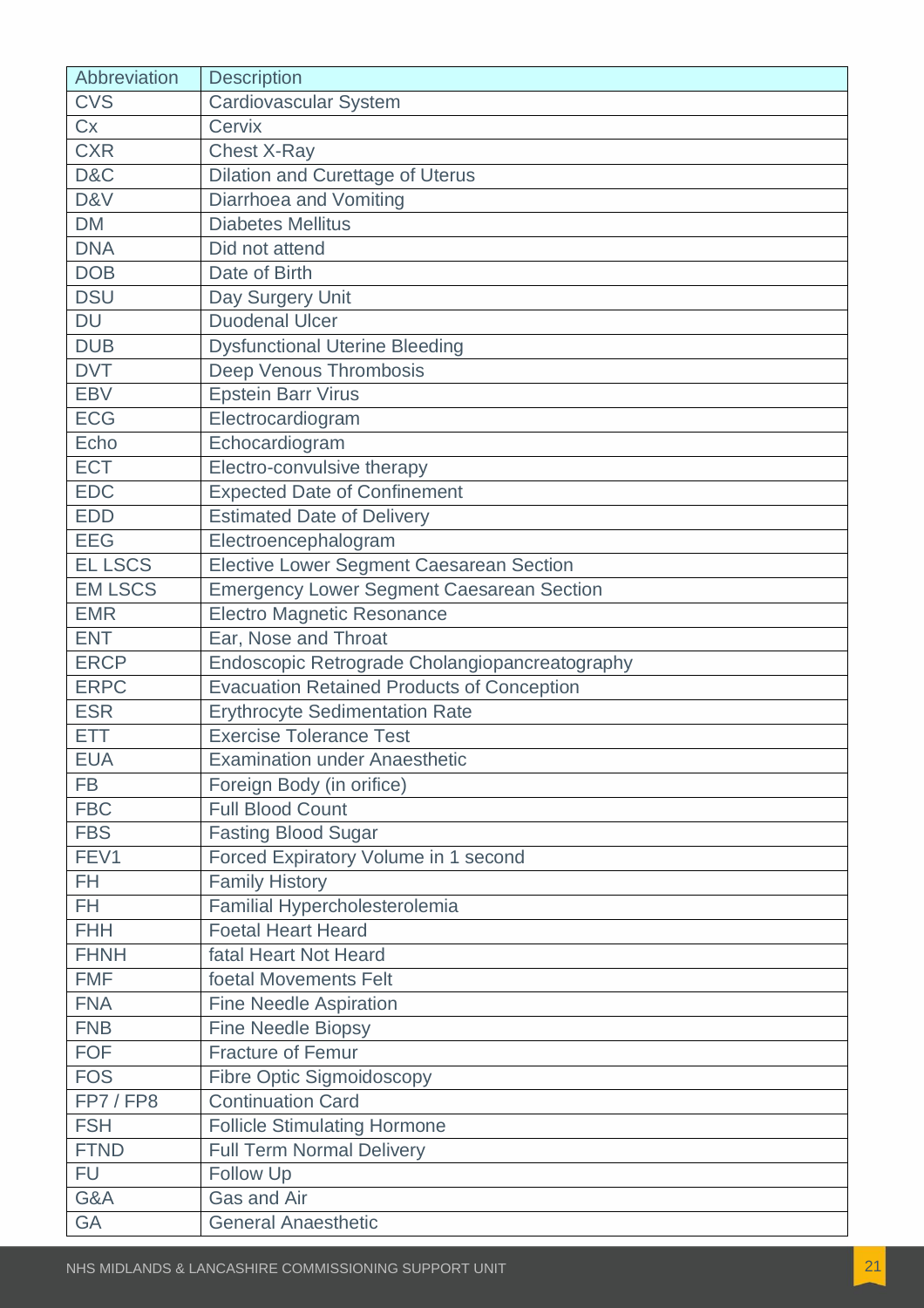| Abbreviation           | <b>Description</b>                            |
|------------------------|-----------------------------------------------|
| GI                     | Gastro-intestinal                             |
| <b>GIT</b>             | <b>Gastro-intestinal Tract</b>                |
| <b>GOA</b>             | <b>Generalised Osteoarthritis</b>             |
| <b>GORD</b>            | Gastro-oesophageal Reflux Disease             |
| <b>GTT</b>             | <b>Glucose Tolerance Test</b>                 |
| GU                     | <b>Gastric Ulcer</b>                          |
| <b>GUM</b>             | <b>Genito-urinary Medicine</b>                |
| H/O                    | History of                                    |
| Hb                     | Haemoglobin                                   |
| HbA1                   | Diabetes blood test                           |
| <b>HDL</b>             | <b>High Density Lipoprotein (Cholesterol)</b> |
| <b>HH</b>              | <b>Hiatus Hernia</b>                          |
| HI                     | <b>Head Injury</b>                            |
| H <sub>l</sub>         | <b>Hypodermic Injection</b>                   |
| <b>HIV</b>             | Human immuno Virus                            |
| <b>HNPU</b>            | <b>Has Not Passed Urine</b>                   |
| <b>HP</b>              | Helicobacter Pylori                           |
| <b>HP</b>              | <b>Health Promotion</b>                       |
| H Pylori               | <b>Helicobacter Gastritis</b>                 |
| <b>HRT</b>             | Hormone Replacement Therapy                   |
| <b>HS</b>              | <b>Heart Sounds</b>                           |
| <b>HSV</b>             | <b>Herpes Simplex Virus</b>                   |
| <b>HTLV</b>            | Human T Cell Lymphotropic Virus               |
| <b>HV</b>              | <b>Health Visitor</b>                         |
| <b>HVS</b>             | <b>High Vaginal Swab</b>                      |
| <b>IBD</b>             | <b>Irritable Bowel Disease</b>                |
| <b>IBS</b>             | Irritable Bowel Syndrome                      |
| 18D                    | Incision and Drainage (of wound)              |
| <b>IDDM</b>            | <b>Insulin Dependent Diabetes Mellitus</b>    |
| <b>IGT</b>             | <b>Impaired Glucose Tolerance</b>             |
| <b>IHD</b>             | <b>Ischaemic Heart Disease</b>                |
| IM                     | Intramuscular                                 |
| <b>IMB</b>             | Intermenstrual bleeding                       |
| <b>INR</b>             | <b>International Normalised Ratio</b>         |
| <b>IOP</b>             | <b>Intraocular Pressure</b>                   |
| <b>ISQ</b>             | In Status Quo (no change)                     |
| <b>IUCD</b>            | Intra Uterine Contraceptive Device            |
| IUD                    | <b>Intra Uterine Death</b>                    |
| <b>IUGR</b>            | Intra Uterine Growth Retardation              |
| IV                     | Intravenous                                   |
| <b>IVF</b>             | In Vitro Fertilisation                        |
| <b>IVH</b>             | Intraventricular Haemorrhage                  |
| <b>IVP</b>             | Intravenous Pyelogram                         |
| <b>IVU</b>             | Intravenous Urogram                           |
| $\mathsf{I}\mathsf{X}$ | Investigation                                 |
| <b>JCA</b>             | <b>Juvenile Chronic Arthritis</b>             |
| L&D                    | <b>Light and Dark Perceived</b>               |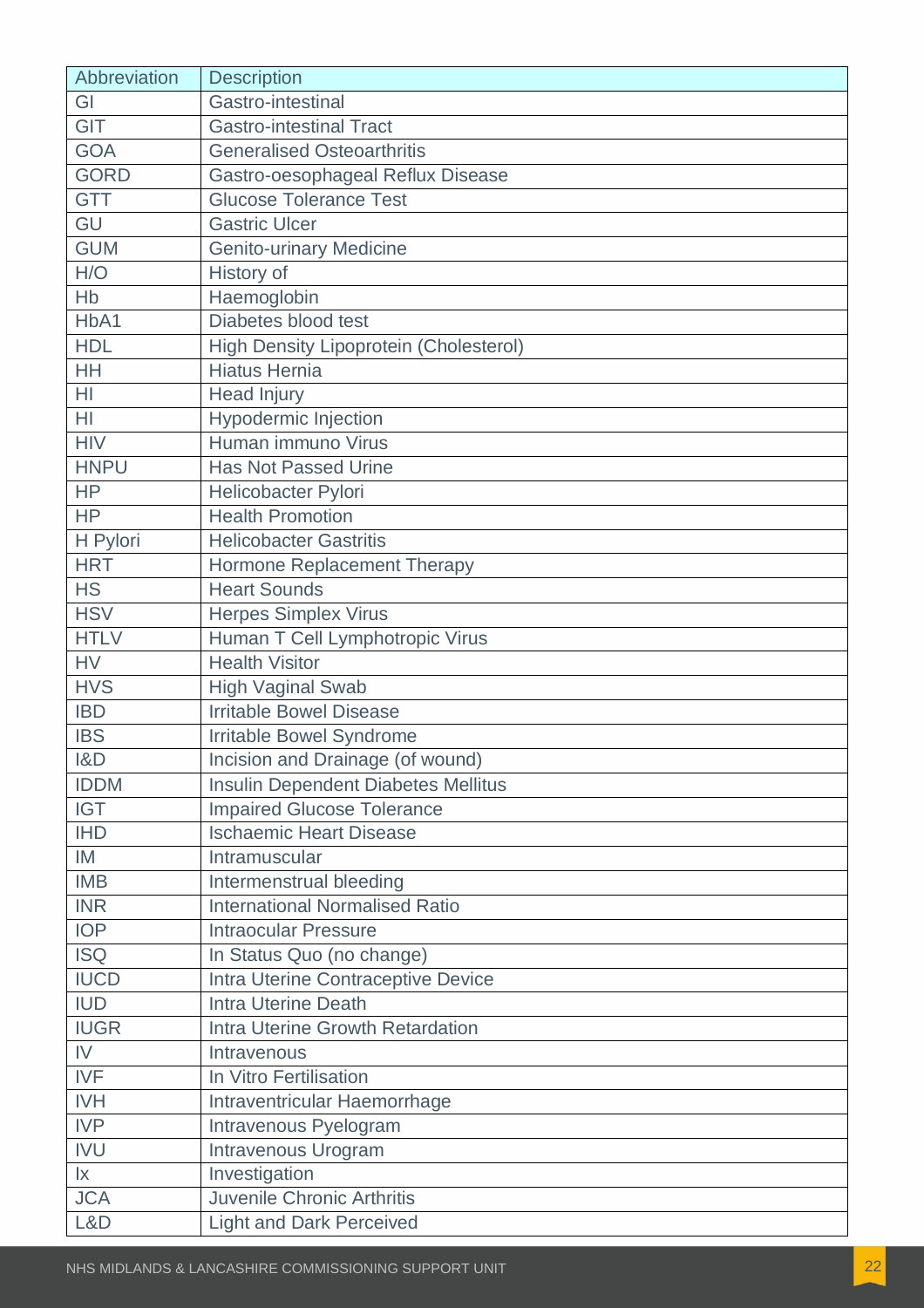| Abbreviation | <b>Description</b>                                  |  |
|--------------|-----------------------------------------------------|--|
| LA           | <b>Local Anaesthetic</b>                            |  |
| <b>LAP</b>   | Laparoscopic Sterilisation                          |  |
| <b>LBBB</b>  | Left Bundle Branch Block                            |  |
| <b>LBP</b>   | <b>Lumbar Back Pain</b>                             |  |
| <b>LCL</b>   | <b>Left Convergent Squint</b>                       |  |
| <b>LDL</b>   | <b>Low Density Lipoproteins</b>                     |  |
| <b>LFTs</b>  | <b>Liver Function Tests</b>                         |  |
| <b>LHF</b>   | <b>Left Heart Failure</b>                           |  |
| LIF          | Left Iliac Fossa                                    |  |
| LIH          | Left Inguinal Hernia                                |  |
| <b>LLETZ</b> | Large Loop Excision Transformation Zone             |  |
| <b>LMP</b>   | <b>Last Menstrual Period</b>                        |  |
| <b>LOC</b>   | <b>Loss of Consciousness</b>                        |  |
| LP           | <b>Lumbar Puncture</b>                              |  |
| <b>LRTI</b>  | Lower Respiratory Tract Infection                   |  |
| <b>LSCS</b>  | Lower Segment Caesarean Section                     |  |
| <b>LTH</b>   | Luteotropic Hormone (prolactin)                     |  |
| <b>LUQ</b>   | Left Upper Quadrant                                 |  |
| LVF          | Left Ventricular Failure                            |  |
| LVH          | Left Ventricular Hypertrophy                        |  |
| <b>MAOI</b>  | Monoamine Oxidase Inhibitor Antidepressant          |  |
| <b>MC</b>    | Metacarpal                                          |  |
| MC&S         | Microscopy Culture and Sensitivity                  |  |
| <b>MCU</b>   | Micturating Cystourethrography                      |  |
| <b>MCV</b>   | <b>Mean Cell Volume</b>                             |  |
| <b>MDI</b>   | <b>Metered Dose Inhaler</b>                         |  |
| <b>ME</b>    | <b>Myalgic Encephalitis</b>                         |  |
| Mg           | Milligram                                           |  |
| MI           | Myocardial Infarction                               |  |
| MI           | Mitral Incompetence                                 |  |
| mmhg         | Millimetres of mercury (Blood pressure measurement) |  |
| mmol         | Millimoles, a chemistry measurement                 |  |
| <b>MMR</b>   | Measles, Mumps and Rubella Vaccination              |  |
| <b>MND</b>   | <b>Motor Neurone Disease</b>                        |  |
| <b>MRE</b>   | <b>Medical Record Envelope</b>                      |  |
| <b>MRI</b>   | <b>Magnetic Resonance Imaging</b>                   |  |
| <b>MRSA</b>  | Methicillin Resistant Staphylococcus Aureus         |  |
| <b>MS</b>    | <b>Multiple Sclerosis</b>                           |  |
| <b>MSH</b>   | <b>Melanin Stimulating Hormone</b>                  |  |
| <b>MSSU</b>  | Mid-Stream specimen of Urine (see MSU)              |  |
| <b>MSU</b>   | <b>Mid-Stream Urine</b>                             |  |
| <b>MT</b>    | Metatarsal                                          |  |
| <b>MTX</b>   | Methotrexate                                        |  |
| <b>MUA</b>   | <b>Manipulation Under Anaesthetic</b>               |  |
| <b>MVTA</b>  | <b>Motor Vehicle Traffic Accident</b>               |  |
| N&V          | Nausea and Vomiting                                 |  |
| <b>NAD</b>   | Nothing Abnormal Detected / No Abnormality Detected |  |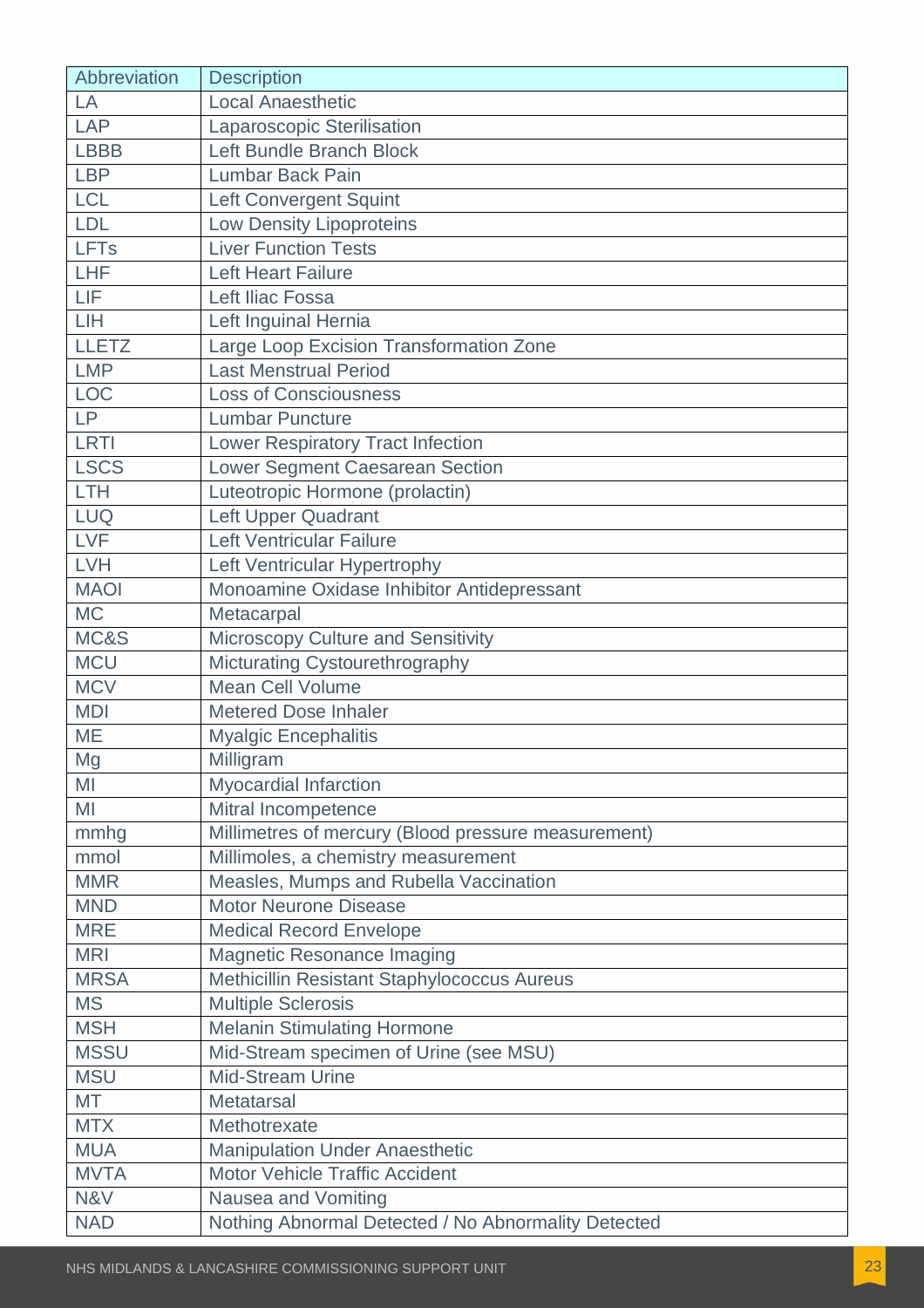| Abbreviation | <b>Description</b>                                     |
|--------------|--------------------------------------------------------|
| <b>NAI</b>   | Non-Accidental Injury                                  |
| <b>NBI</b>   | No Bony Injury                                         |
| <b>ND</b>    | <b>Normal Delivery</b>                                 |
| <b>NEC</b>   | <b>Not Elsewhere Classified</b>                        |
| <b>NG</b>    | <b>New Growth</b>                                      |
| <b>NG</b>    | Nasogastric                                            |
| <b>NIDDM</b> | Non-Insulin Dependent Diabetes Mellitus                |
| <b>NMR</b>   | Nuclear Magnetic Resonance (also same as MRI)          |
| <b>NOF</b>   | <b>Neck of Femur</b>                                   |
| <b>NOS</b>   | Not Otherwise Specified                                |
| <b>NP</b>    | <b>New Patient</b>                                     |
| <b>NRT</b>   | Nicotine Replacement Therapy                           |
| <b>NSAID</b> | Non-Steroidal Anti-Inflammatory Drug                   |
| <b>NSU</b>   | <b>Non-Specific Urethritis</b>                         |
| <b>NVD</b>   | <b>Normal Vaginal Delivery</b>                         |
| O/E          | On Examination                                         |
| <b>OA</b>    | <b>Osteoarthritis</b>                                  |
| <b>OA</b>    | On Arrival                                             |
| <b>OCD</b>   | <b>Obsessive Compulsive Disorder</b>                   |
| <b>OCP</b>   | <b>Oral Contraceptive Pill</b>                         |
| OD           | <b>Once Daily</b>                                      |
| OD           | <b>Oculus Dexter (Right Eye)</b>                       |
| OD           | <b>Drug Overdose</b>                                   |
| <b>OE</b>    | On Examination                                         |
| <b>OGD</b>   | Oesophagogastroduodenoscopy                            |
| <b>OM</b>    | <b>Otitis Media</b>                                    |
| <b>OM</b>    | In the Morning                                         |
| OME          | Otitis Media with Effusion (Glue Ear)                  |
| ON           | At Night                                               |
| <b>OOH</b>   | Out of Hours                                           |
| OP           | Out patient                                            |
| <b>ORIF</b>  | Open Reduction Internal Fixation                       |
| <b>OT</b>    | <b>Occupational Therapy</b>                            |
| <b>OTC</b>   | Over the Counter Remedy                                |
| PA           | Pernicious Anaemia                                     |
| <b>PAR</b>   | <b>Perennial Allergic Rhinitis</b>                     |
| <b>PARA</b>  | <b>Number of Live Births</b>                           |
| <b>PCA</b>   | Patient Controlled Analgesia (usually a morphine pump) |
| <b>PCB</b>   | <b>Post Coital Bleeding</b>                            |
| <b>PCO</b>   | <b>Polycystic Ovaries</b>                              |
| <b>PDD</b>   | <b>Prescribed Daily Dose</b>                           |
| <b>PE</b>    | <b>Pulmonary Embolism</b>                              |
| <b>PE</b>    | Pre-Eclampsia                                          |
| <b>PEFR</b>  | <b>Peak Expiratory Flow Rate</b>                       |
| <b>PET</b>   | Pre Eclamptic Toxaemia                                 |
| <b>PFR</b>   | <b>Peak Flow Rate</b>                                  |
| Ph           | Measure of acidic or basic character of substance      |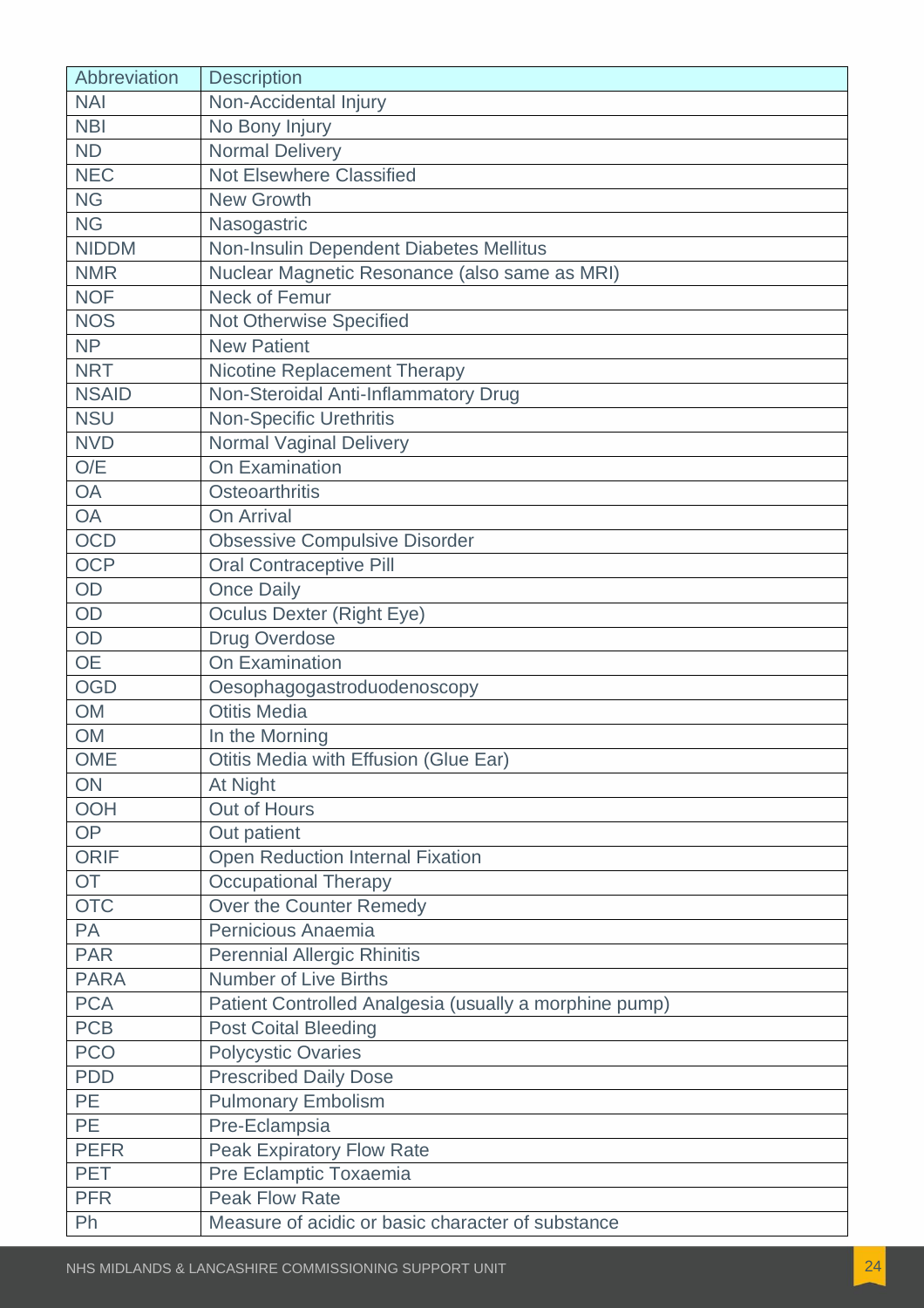| Abbreviation | <b>Description</b>                                                     |
|--------------|------------------------------------------------------------------------|
| Ph           | <b>Past History</b>                                                    |
| <b>PID</b>   | <b>Pelvic Inflammatory Disease</b>                                     |
| <b>PID</b>   | Prolapsed Intervertebral Disc                                          |
| <b>PMA</b>   | <b>Private Medical Insurance</b>                                       |
| <b>PMB</b>   | <b>Post-Menopausal Bleeding</b>                                        |
| <b>PMH</b>   | <b>Past Medical History</b>                                            |
| <b>PMS</b>   | <b>Premenstrual Syndrome</b>                                           |
| <b>PMT</b>   | <b>Premenstrual Tension</b>                                            |
| <b>PN</b>    | <b>Post Natal</b>                                                      |
| <b>PND</b>   | <b>Post Nasal Drip</b>                                                 |
| <b>PND</b>   | Paroxysmal Nocturnal Dyspnoea                                          |
| <b>PNS</b>   | Post Nasal Space                                                       |
| PO           | Per Oral by Mouth                                                      |
| <b>POAG</b>  | Primary Open Angle Glaucoma                                            |
| <b>POD</b>   | Pouch of Douglas                                                       |
| <b>POM</b>   | <b>Prescription only Medicine</b>                                      |
| <b>POP</b>   | <b>Plaster of Paris</b>                                                |
| <b>POST</b>  | Posterior                                                              |
| PP           | Placenta Praevia                                                       |
| <b>PPH</b>   | Post-Partum Haemorrhage                                                |
| PPI          | Proton Pump Inhibitor                                                  |
| <b>PRN</b>   | Pro Re Nata (As required)                                              |
| <b>PSA</b>   | Prostate Specific Antigen                                              |
| <b>PTH</b>   | <b>Parathyroid Hormone</b>                                             |
| <b>PUVA</b>  | Phototherapy combining psoralens and UV light to treat skin disorders. |
| PV           | Per Vaginum                                                            |
| PV           | Plasma Viscosity                                                       |
| <b>PVD</b>   | <b>Posterior Vitreous Detachment</b>                                   |
| <b>PVS</b>   | <b>Persistent Vegetative State</b>                                     |
| Px           | Prescription                                                           |
| QDS          | <b>Four Times Daily</b>                                                |
| <b>RA</b>    | <b>Rheumatoid Arthritis</b>                                            |
| <b>RACPC</b> | Rapid Access Chest Pain Clinic                                         |
| <b>RBBB</b>  | <b>Right Bundle Branch Block</b>                                       |
| <b>RBS</b>   | Random Blood Sugar                                                     |
| <b>RCS</b>   | <b>Right Convergent Squint</b>                                         |
| <b>RCT</b>   | <b>Randomised Control Trial</b>                                        |
| <b>RDS</b>   | <b>Right Divergent Squint</b>                                          |
| <b>RDS</b>   | <b>Respiratory Distress Syndrome</b>                                   |
| <b>REM</b>   | <b>Rapid Eye Movement</b>                                              |
| <b>RF</b>    | <b>Rheumatic Fever</b>                                                 |
| <b>RGP</b>   | Retrograde Pyelogram                                                   |
| <b>Rh</b>    | <b>Rhesus Factors</b>                                                  |
| <b>RHF</b>   | <b>Right Heart Failure</b>                                             |
| <b>RIF</b>   | <b>Right Iliac Fossa</b>                                               |
| <b>RIH</b>   | <b>Right Inguinal Hernia</b>                                           |
| <b>RNA</b>   | Ribonucleic Acid                                                       |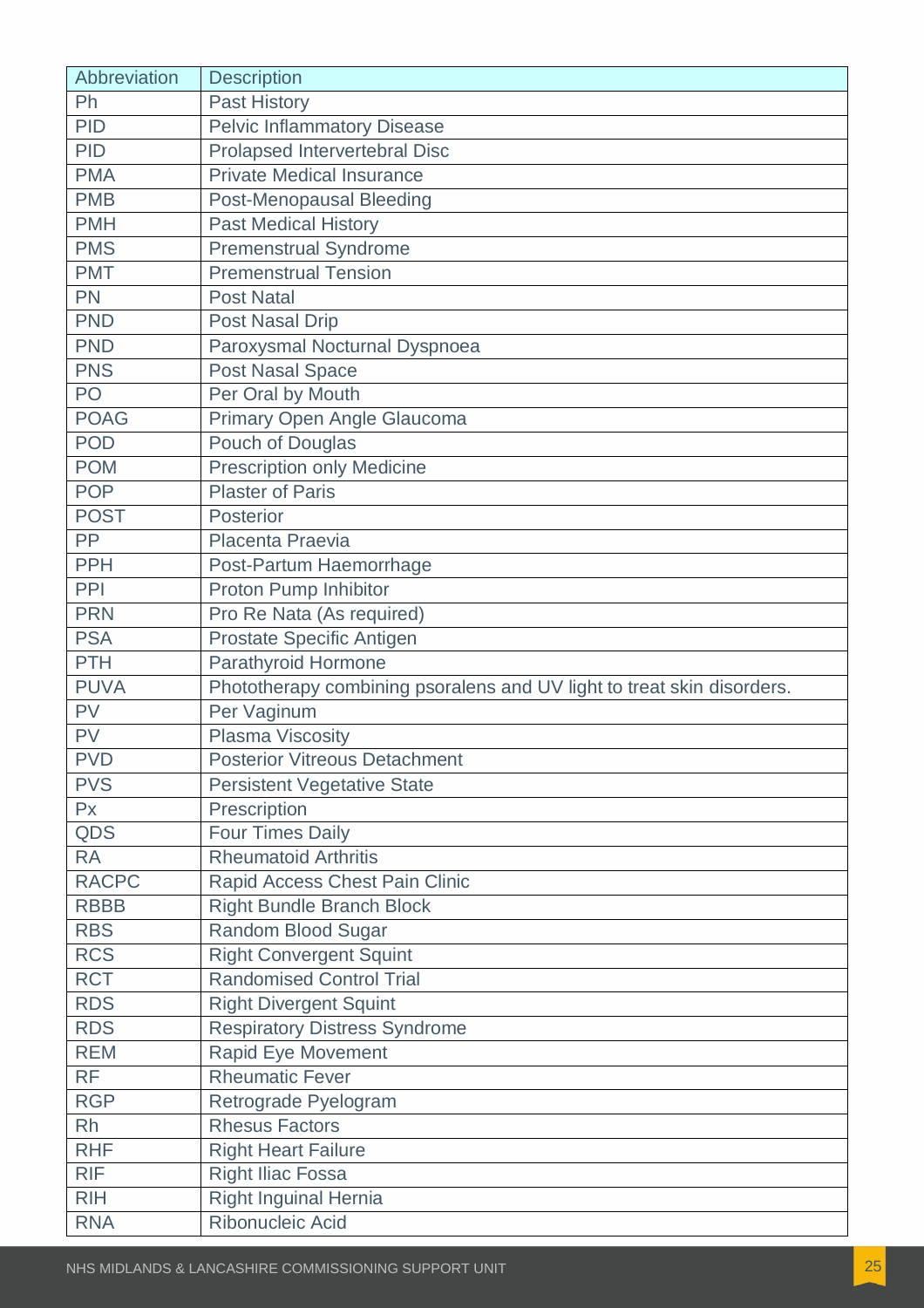| Abbreviation   | <b>Description</b>                             |
|----------------|------------------------------------------------|
| <b>RS</b>      | <b>Respiratory System</b>                      |
| <b>RSI</b>     | Repetitive Strain Injury                       |
| <b>RTA</b>     | <b>Road Traffic Accident</b>                   |
| <b>RTC</b>     | <b>Road Traffic Collision</b>                  |
| <b>RUQ</b>     | <b>Right Upper Quadrant</b>                    |
| <b>RVF</b>     | <b>Right Ventricular Failure</b>               |
| <b>RVS</b>     | <b>Respiratory Virus Syndrome</b>              |
| <b>Rx</b>      | <b>Denotes Treatment</b>                       |
| <b>Rx</b>      | <b>Repeat Prescription</b>                     |
| <b>SAD</b>     | <b>Seasonal Affective Disorder</b>             |
| <b>SAH</b>     | Sub Arachnoid Haemorrhage                      |
| <b>SAR</b>     | <b>Seasonal Allergic Rhinitis</b>              |
| <b>SB</b>      | <b>Still Birth</b>                             |
| <b>SBE</b>     | <b>Sub-Acute Bacterial Endocarditis</b>        |
| <b>SCAN</b>    | <b>Suspected Child Abuse or Neglect</b>        |
| <b>SCBU</b>    | <b>Special Care Baby Unit</b>                  |
| <b>SCC</b>     | Squamous Cell Carcinoma                        |
| <b>SI</b>      | Sexual Intercourse                             |
| <b>SIDS</b>    | Sudden Infant Death Syndrome                   |
| <b>SLE</b>     | <b>Systemic Lupus Erythematosus</b>            |
| <b>SLR</b>     | <b>Straight Leg Raising</b>                    |
| <b>SMD</b>     | <b>Senile Macular Degeneration</b>             |
| <b>SMD</b>     | <b>Submucous Diathermy</b>                     |
| <b>SMR</b>     | <b>Sub mucous Resection</b>                    |
| <b>SOB</b>     | <b>Shortness of Breath</b>                     |
| <b>SOBOE</b>   | Shortness of Breath on Exertion                |
| <b>SPO</b>     | Salpingo-ophorectomy                           |
| <b>SSRI</b>    | Selective Serotonin Reuptake Inhibitor.        |
| <b>STD</b>     | <b>Sexually Transmitted Disease</b>            |
| <b>STOP</b>    | <b>Suction Termination of Pregnancy</b>        |
| <b>SVCO</b>    | Superior Vena Cava Obstruction                 |
| <b>SVD</b>     | <b>Spontaneous Vertex Delivery</b>             |
| <b>SVT</b>     | Supraventricular Tachycardia                   |
| <b>SXR</b>     | <b>Skull X-Ray</b>                             |
| T&A            | Tonsillectomy and Adenoidectomy                |
| T1 to T12      | Bones in the thoracic spine (upper back)       |
| T <sub>3</sub> | <b>Thyroid Function Test</b>                   |
| T <sub>4</sub> | Serum Thyroxine Test for thyroid disease       |
| <b>TAH</b>     | <b>Total Abdominal Hysterectomy</b>            |
| <b>TB</b>      | <b>Tuberculosis</b>                            |
| <b>TCAD</b>    | <b>Tricyclic Anti-Depressant</b>               |
| <b>TCC</b>     | <b>Transitional Cell Carcinoma</b>             |
| <b>TCRE</b>    | <b>Transcervical Endometrial Resection</b>     |
| <b>TDS</b>     | Three Times a Day                              |
| <b>TENS</b>    | <b>Transcutaneous Electro Nerve Stimulator</b> |
| <b>Tet</b>     | <b>Tetanus</b>                                 |
| <b>TFT</b>     | <b>Id Function tests</b>                       |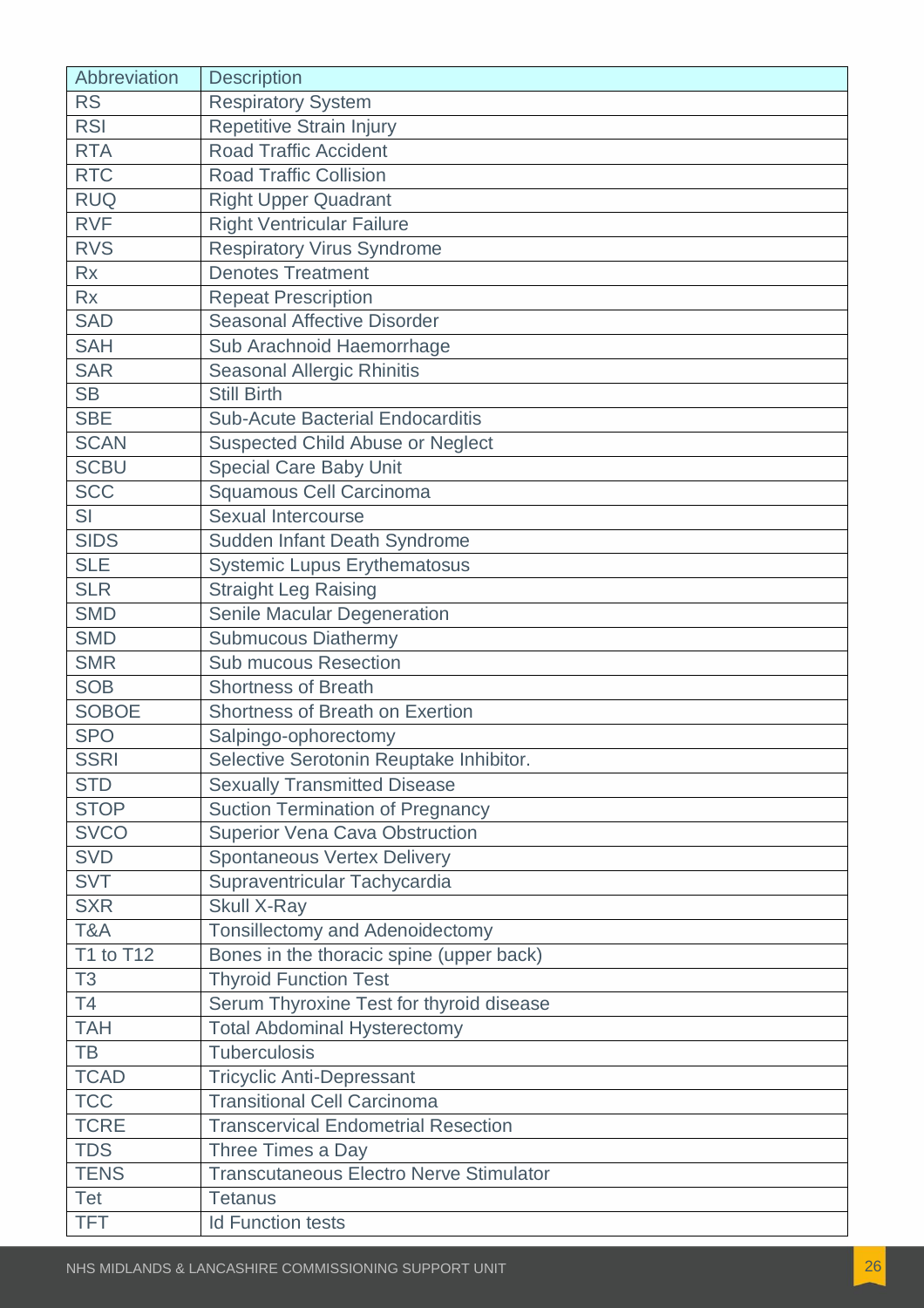| Abbreviation | Description                                                        |
|--------------|--------------------------------------------------------------------|
| <b>TFT</b>   | <b>Thyroid Function Test</b>                                       |
| <b>THR</b>   | <b>Total Hip Replacement</b>                                       |
| <b>TGs</b>   | <b>Triglycerides</b>                                               |
| <b>TIA</b>   | <b>Transient Ischaemic Attack</b>                                  |
| <b>TKR</b>   | <b>Total Knee Replacement</b>                                      |
| <b>TLE</b>   | <b>Temporal Lobe Epilepsy</b>                                      |
| <b>TMJ</b>   | Temporomandibular Joint                                            |
| <b>TOP</b>   | <b>Termination of Pregnancy</b>                                    |
| <b>TPA</b>   | Tissue Plasminogen Activator                                       |
| <b>TPR</b>   | Temperature, Pulse and Respiration                                 |
| <b>TR</b>    | <b>Temporary Resident</b>                                          |
| <b>TSH</b>   | <b>Thyroid Stimulating Hormone</b>                                 |
| <b>TURP</b>  | <b>Transurethral Resection of Prostrate</b>                        |
| <b>Tx</b>    | <b>Treatment</b>                                                   |
| U&E          | <b>Urea and Electrolytes</b>                                       |
| <b>UC</b>    | <b>Ulcerative Colitis</b>                                          |
| UCO          | <b>Under Care Of</b>                                               |
| <b>URTI</b>  | <b>Upper Respiratory Tract Infection</b>                           |
| <b>US</b>    | <b>Ultrasound</b>                                                  |
| UTI          | <b>Urinary Tract Infection</b>                                     |
| <b>UVPPP</b> | Uvulopalatopharyngoplasty                                          |
| V/Q          | Lung Scan image produced by radio nuclide scanning of lungs; helps |
|              | diagnose pulmonary embolism.                                       |
| <b>VA</b>    | <b>Visual Acuity</b>                                               |
| <b>VD</b>    | <b>Venereal Disease</b>                                            |
| VH           | Vaginal Hysterectomy                                               |
| VV           | Varicose Veins                                                     |
| <b>XR</b>    | X-Ray                                                              |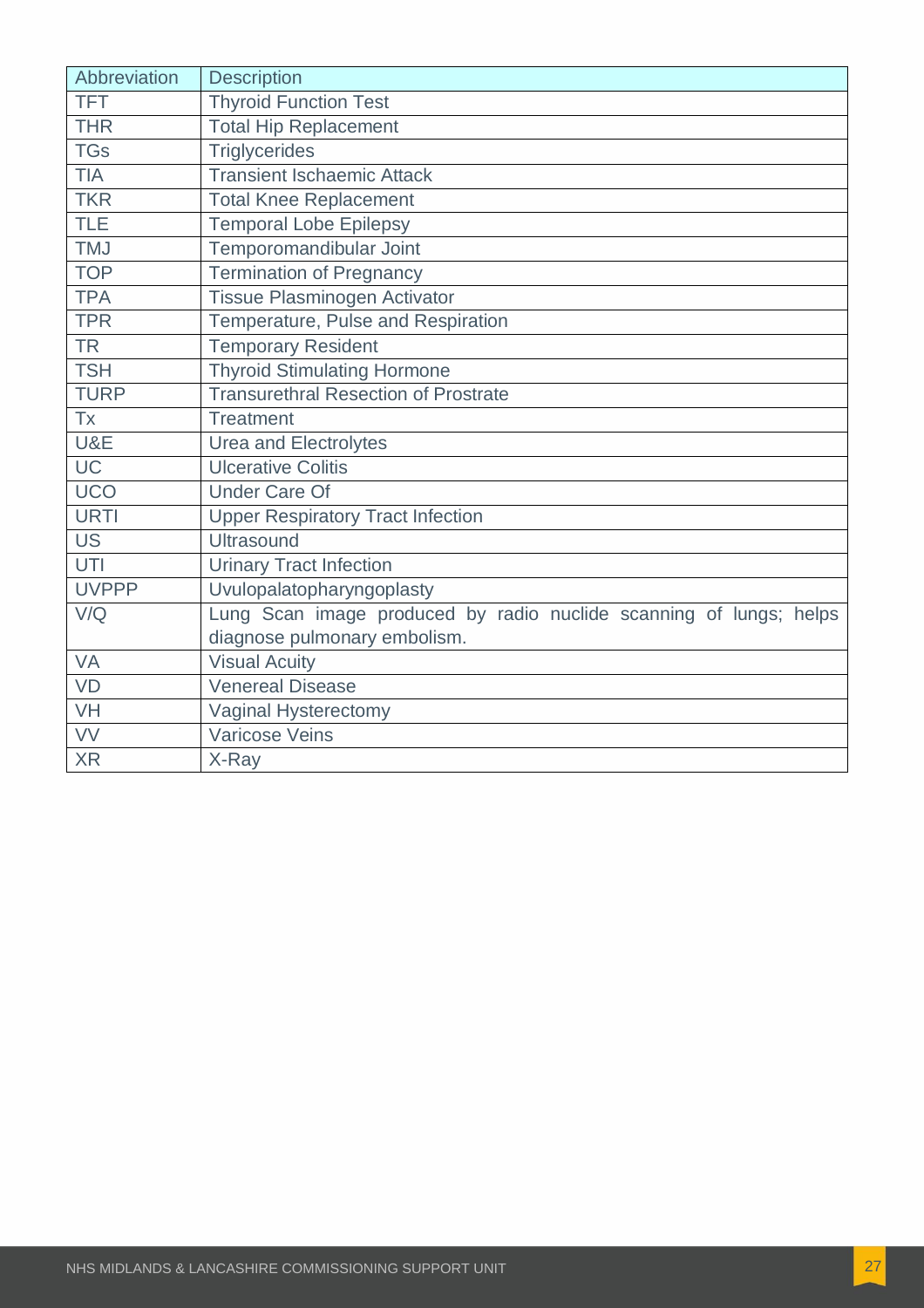## <span id="page-27-0"></span>**Appendix C: Common Medical Signs and Terms**

| <b>Abbreviation</b>           | <b>Description</b>                                                                                                                                                                                 |
|-------------------------------|----------------------------------------------------------------------------------------------------------------------------------------------------------------------------------------------------|
| Acronym                       | Word formed from initial letters of major parts of term i.e.,<br>LASER Light Amplification by Emission of Radiation.                                                                               |
| Acute                         | An acute disease or symptom has rapid onset, and a<br>relatively short duration, and may not necessarily be severe<br>for example, acute tonsillitis.                                              |
| <b>Bacteria</b>               | Group of microscope unicellular organisms that cause<br>disease in man.                                                                                                                            |
| Chronic                       | A chronic disease or symptom has a slow onset and<br>progression but lasts a long time.                                                                                                            |
| Diagnosis                     | The determination (i.e., discovery) of the nature of a disease.<br>The clinical diagnosis is made by study of the signs and<br>symptoms.                                                           |
| <b>Differential Diagnosis</b> | Used to recognise one disease, and eliminate others,<br>amongst several presenting with similar symptoms.                                                                                          |
| Eponym                        | The name of a disease, structure, operation or procedure<br>usually derived from the name of the person who first<br>discovered, or described it e.g., Down's syndrome, Behcet's<br><b>Disease</b> |
| Pathogen                      | A micro-organism that can cause a disease.                                                                                                                                                         |
| Prognosis                     | Is a forecast or prediction of the probable course and<br>outcome of a disease or disorder                                                                                                         |
| Remission                     | Is the partial or complete disappearance of the symptoms of<br>a chronic or malignant disease. A remission is usually<br>temporary.                                                                |
| Sign                          | Evidence of a disease, such as a fever, that can be observed<br>by the patient and others.                                                                                                         |
| Symptom                       | E.g., pain, headache – can only be observed or measured by<br>the patient.                                                                                                                         |
| Syndrome                      | A collection of signs and symptoms that occur together as<br>part of a specific disease process.                                                                                                   |
| Δ                             | <b>Diagnosis</b>                                                                                                                                                                                   |
| $\Delta\Delta$                | <b>Differential Diagnosis</b>                                                                                                                                                                      |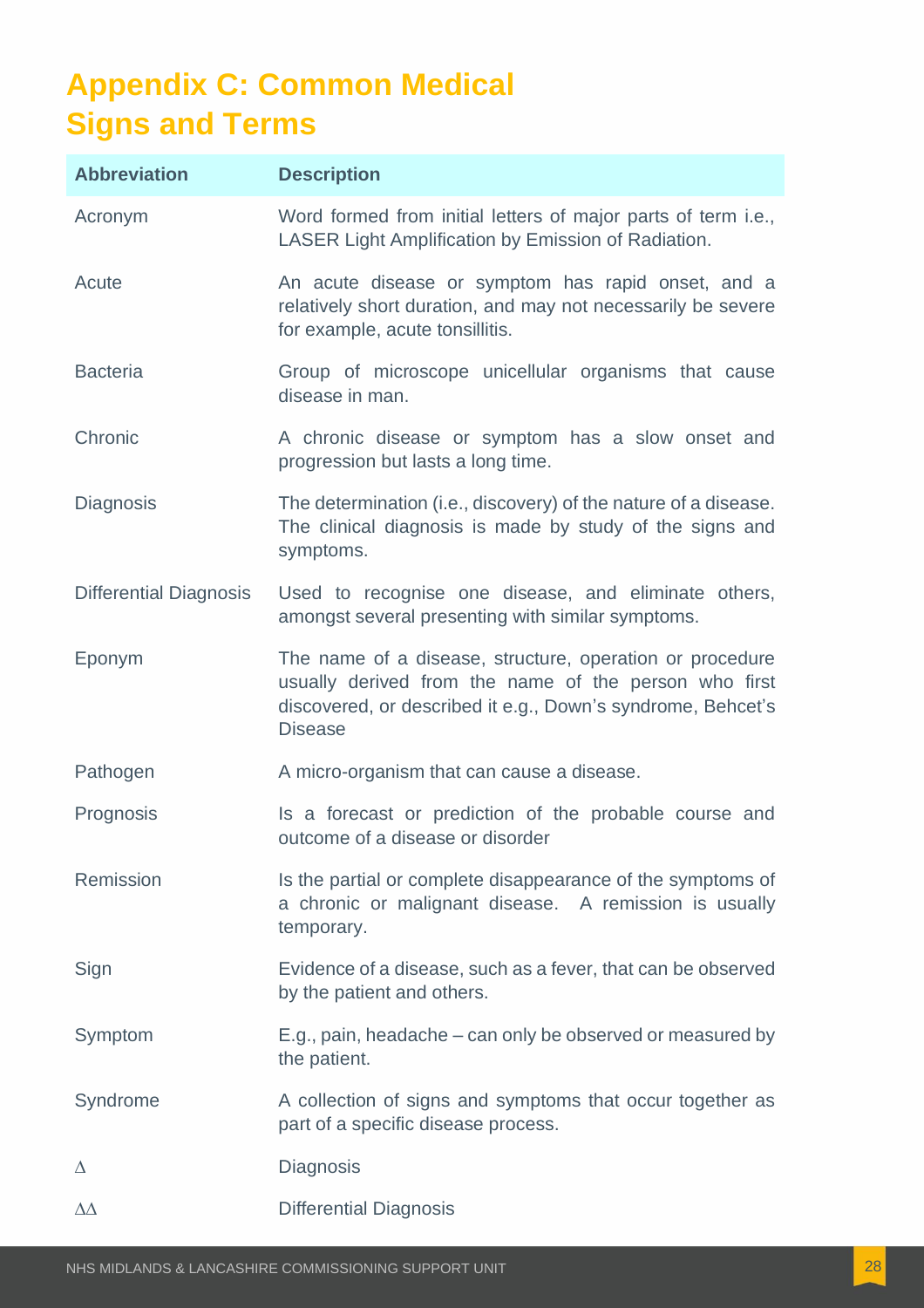| <b>Abbreviation</b>       | <b>Description</b>       |
|---------------------------|--------------------------|
| $\,<$                     | Less than                |
| $\,>$                     | <b>Greater than</b>      |
| $+ve$                     | Positive                 |
| $-ve$                     | Negative                 |
| $\downarrow$ / $\uparrow$ | Increase / Decrease      |
| 3/7                       | Three days               |
| 1/52                      | One week                 |
| 1/12                      | One month                |
| 1 <sup>°</sup>            | Primary / first degree   |
| $2^{\circ}$               | Secondary / first degree |
| $\#$                      | Fracture                 |
| 1n                        | One at night             |
| 1prn                      | One as required          |
| 2qds                      | 2 four times a day       |
| $\mathsf C$               | with                     |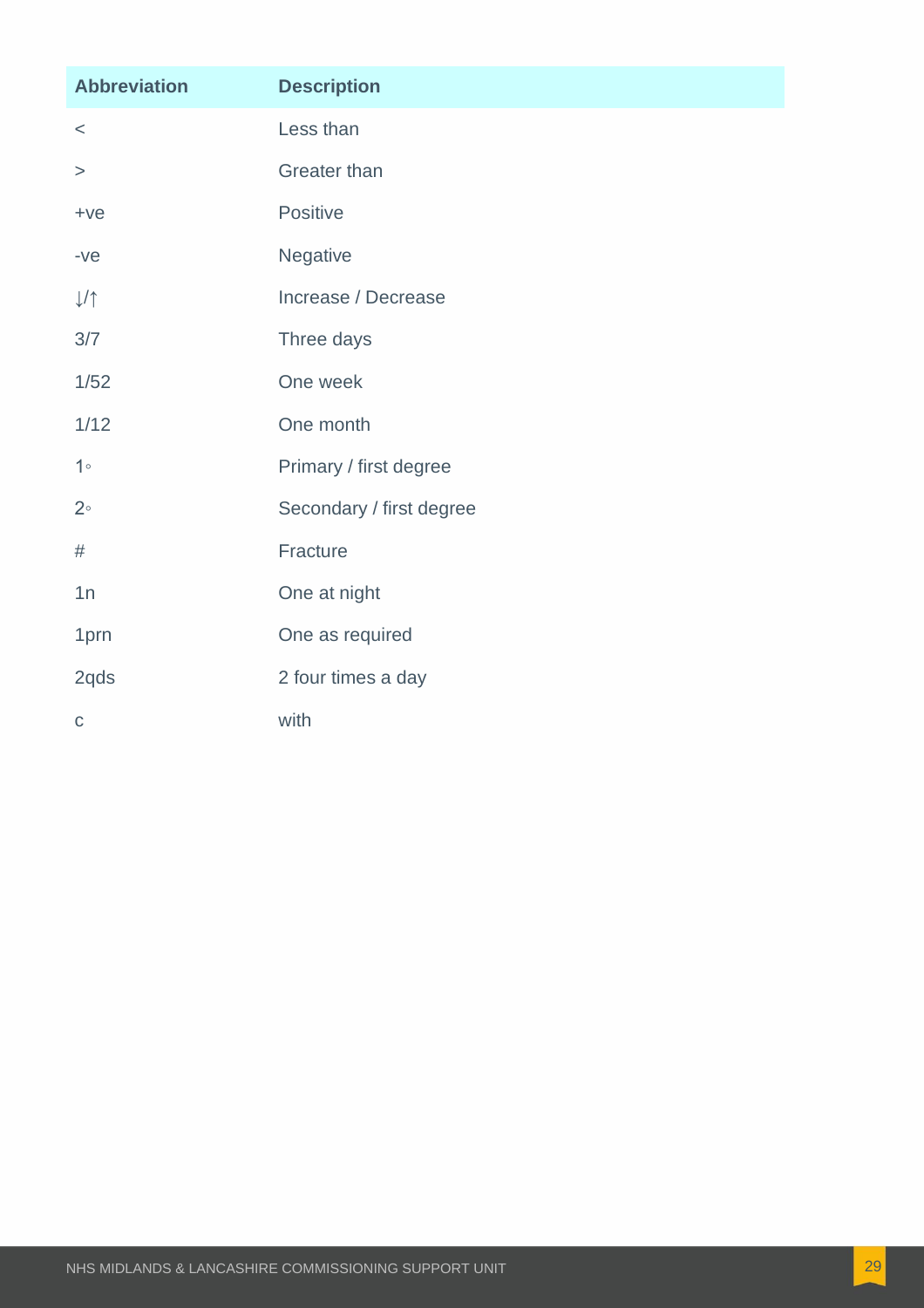## <span id="page-29-0"></span>**Appendix D: Flow Chart: Note Summarising**

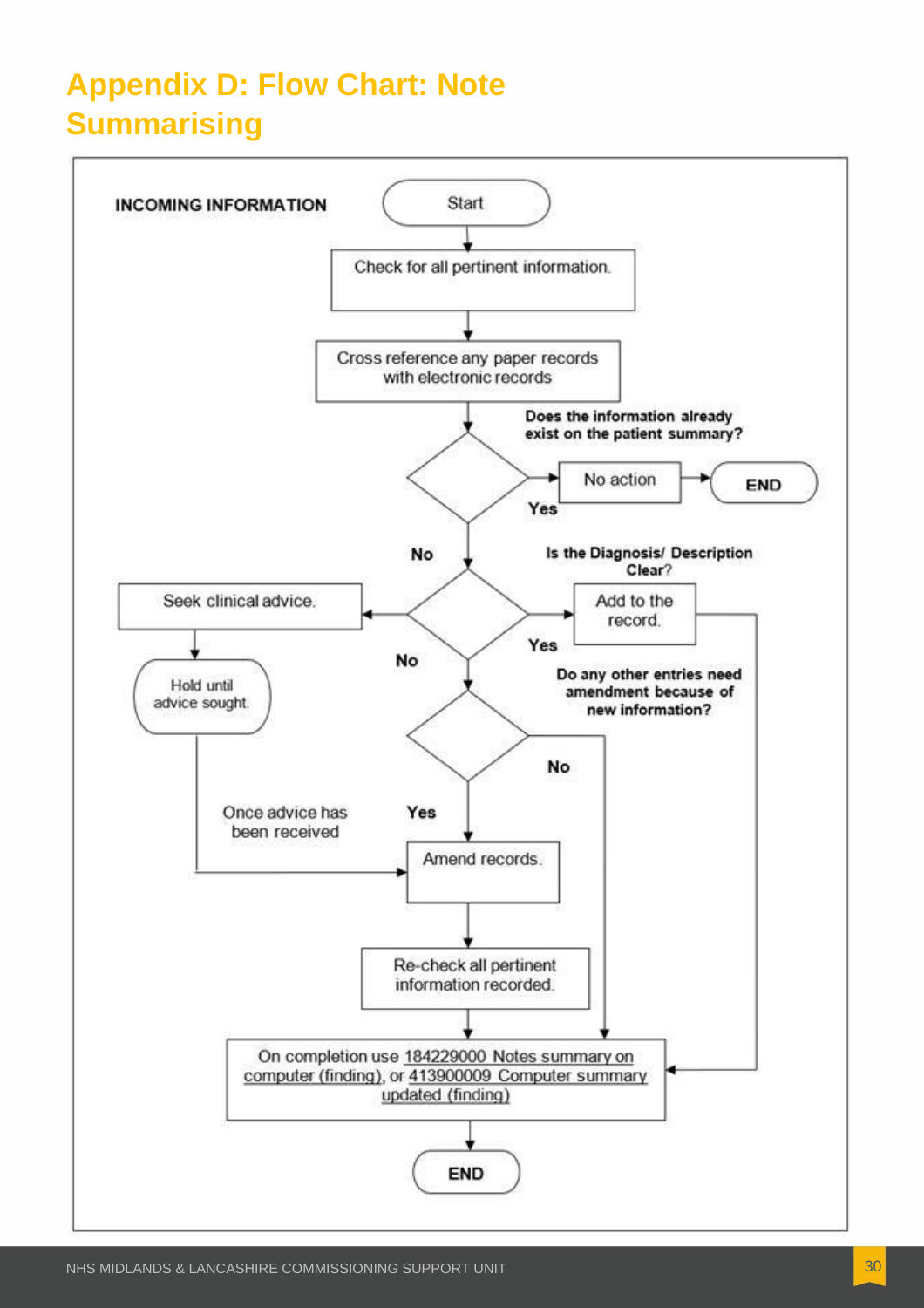## **Appendix E: Useful References**

The Good Practice Guidelines for GP electronic patient records, *Version 4 (2011)*

The Summarising Protocol is subject to the provisions set out in the legislation and guidance listed below:

- Data Protection Act 1998
- Records Management NHS Code of Practice (Part 2)
- Human Rights Act 1998
- The Common Law Duty of Confidence
- Access to Health Records Act 1990
- Confidentiality: NHS Code of Practice 2003
- NHS Care Record Guarantee 2009
- HSC 1998/217: Preservation, Retention and Destruction of GP Medical Services Records Relating to Patients
- Freedom of Information Act